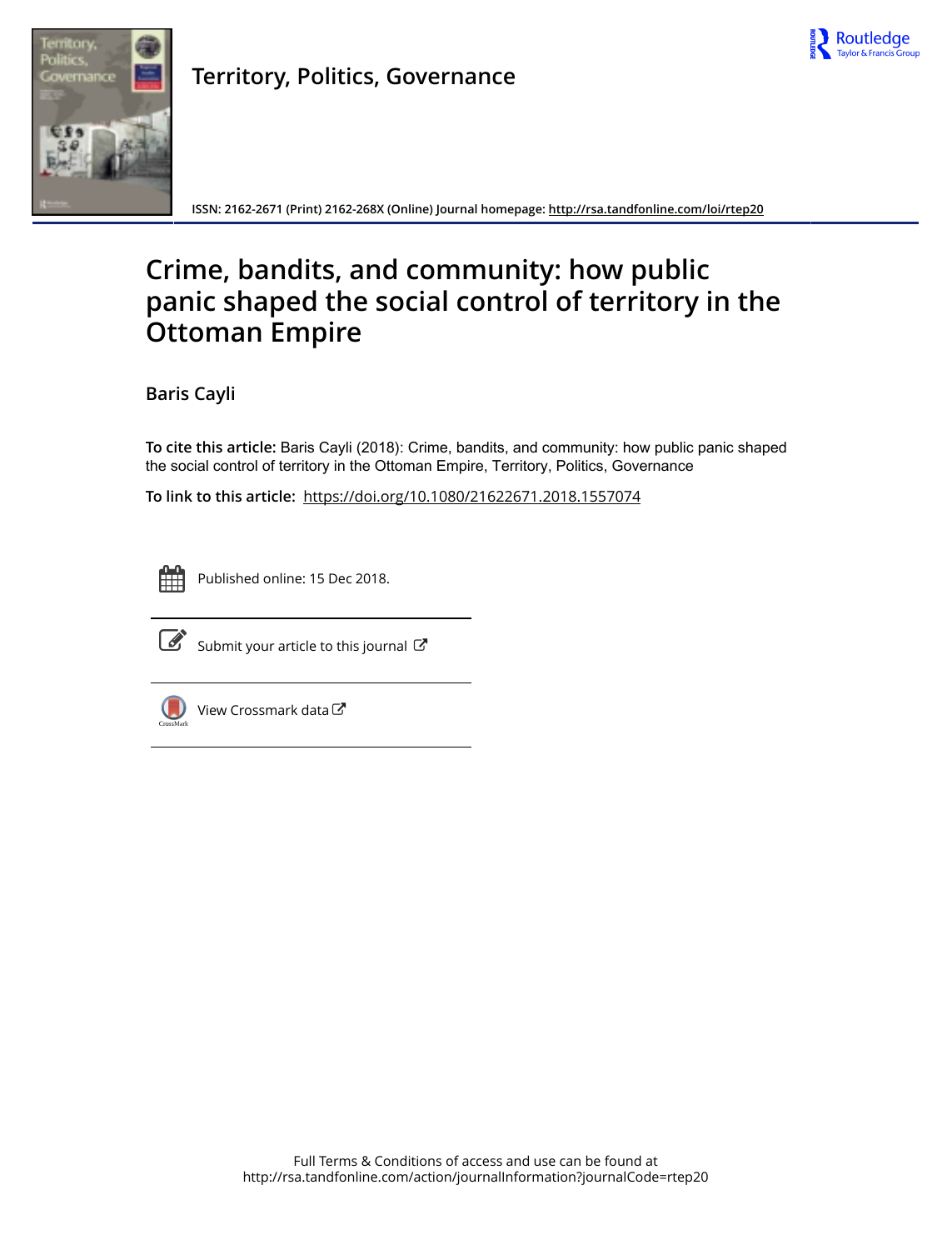

Check for updates

# <span id="page-1-0"></span>Crime, bandits, and community: how public panic shaped the social control of territory in the Ottoman Empire

Baris Cayli<sup>®</sup>

#### **ABSTRACT**

This study explores the role of crime, bandits and public panic in 19th-century Ottoman society by using archival documents and employing a comparative perspective. In addition to the social bandit concept of Eric Hobsbawm, there is an introduction of two new banditry forms in this study: opportunist bandits and imagined bandits. The comparison of different bandits clarifies that social bandits and opportunist bandits aggravated public panic and produced imagined bandits. Hence, public panic and the dissent of local people unveiled through rumours about the imagined bandits. The exploration of different forms of bandits in the Ottoman Empire is a response to the vexed issue concerning the challenges in the social control of territories in a multiethnic and multi-religious empire. This study provides new conceptual tools with which to rethink the spatial dimensions in the emergence of bandits. It shows that spatial factors in the social control of territory can be influenced by the reaction of local people from bottom to top and, in doing so, the spatial factors can determine the response of state authority. The present study, therefore, unveils the power relationship in the social control of territory whether it is manifested by physical force or public panic.

#### **KEYWORDS**

conflict; governance; bandits; sociology of violence; public panic; Ottoman Empire; social bandits; Tanzimat

HISTORY Received 16 February 2018; in revised form 4 December 2018

## INTRODUCTION

Bandits have played critical roles throughout history in affecting social geographies in terms of the structure of social life, political order and cultural change (Cassia, [1993](#page-15-0); Gallant, [1999;](#page-15-0) Koliopoulos, [1987](#page-16-0)). This paper brings to the fore the role of bandits in the Ottoman Empire to demonstrate how the social dynamics of everyday life and the political agendas of various groups were under the serious influence of public violence and public panic among the multi-ethnic and multi-religious communities of Ottoman society. Therefore, it attempts to resolve the vexed question about the complex relationship between bandits, local communities and the empire by identifying the critical importance of spatial factors. In exploring the role of bandits in the contention-ridden Ottoman towns and villages, the paper clarifies why bandits emerged and impacted society in various ways. It analyzes how they became formidable authorities on the imperial periphery; how the central

**CONTACT [b.cayli@derby.ac.uk](mailto:b.cayli@derby.ac.uk)** Department of Social Sciences, University of Derby, Derby, UK.(Corresponding author)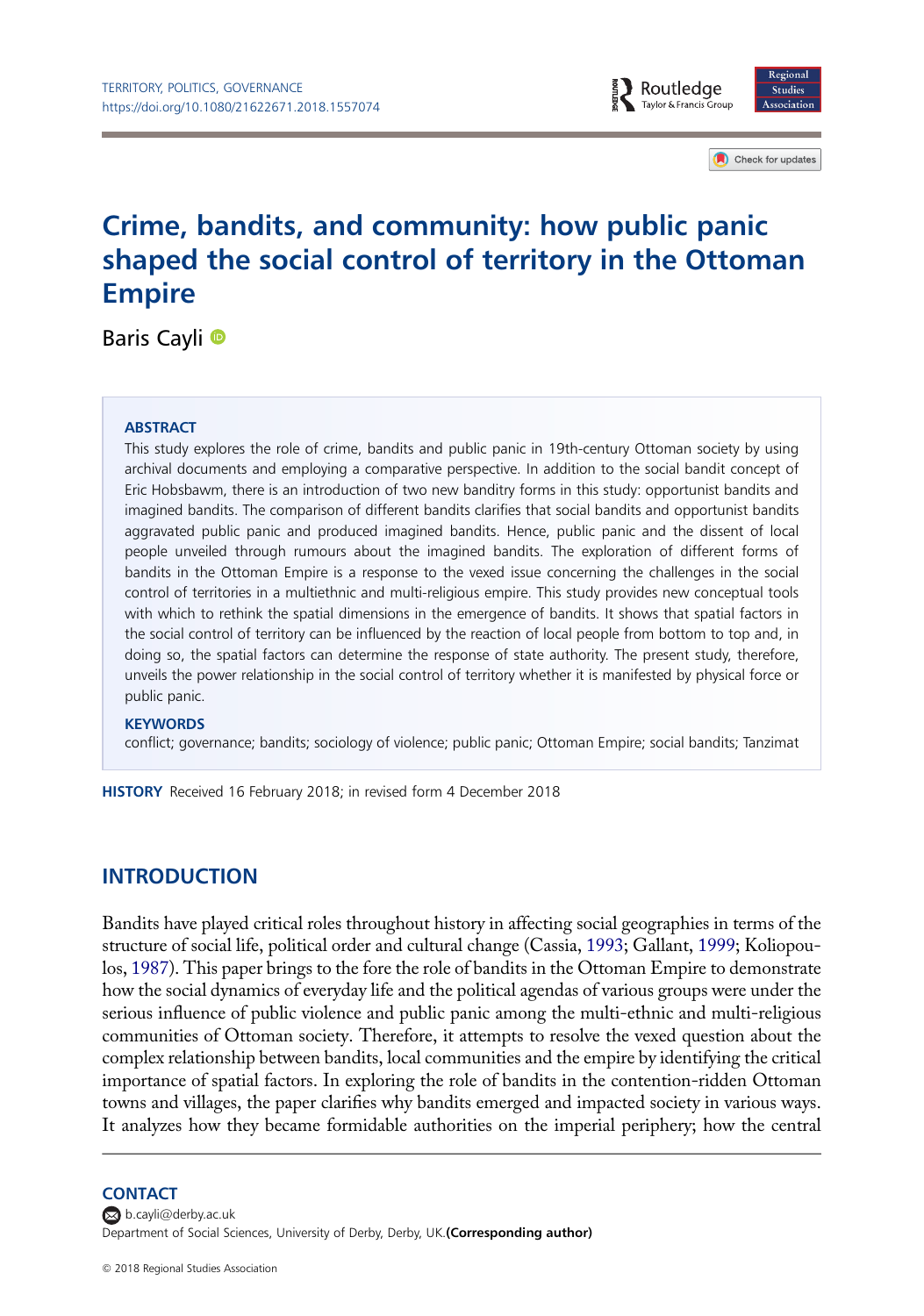state authority responded to the challenges posed by the bandits and the dissent of local communities; and what were the spatial processes that determined the form of bandit activity.

Crime in rural life can change and determine the dynamics between the state and society. Like other imperial rules challenged by social and political tumults, the Ottoman Empire was also severely impacted by organized crime and violence in the 19th century. Socioeconomic difficulties in the centre and administrative misrule on the periphery were notorious in transforming the social and political landscapes of rural life in the empire in the 19th century. The increase in the number of bandits in this era created great concerns as well as socio-political dissent that the Sublime Porte (hereafter Porte)<sup>[1](#page-14-0)</sup> had to overcome. Owing to the ferocious attacks of bandits, public safety was one of the main concerns of rural communities. However, the bandits did not only imply social unrest and public unsafety. The political conflicts, ethnic and religious motives in the age of nationalism created trouble for Ottoman officialdom. The uprisings against Ottoman authority were eventually violent and subversive, which created numerous victims. The Ottoman Empire suppressed the resistance and hindered the prevalence of bandits by implementing non-violent reforms, on the one hand, and taking violent measures, on the other. The fierce plans of the Porte aimed to reconsolidate its authority on the periphery with a violent response against bandits, while its soft policies aimed to support victims.

This paper poses three main arguments. First, engaging with some arguments of social bandit theory, it argues that the bandits have different forms according to: their source of emergence; principal actors; principal goals; targets; and spatial factors. The one-dimensional perspective about bandits results in an overlooking of the micro-dynamics of each violent attack or suppression. This also limits one's ability to contextualize the challenges in social and political life, and the different priorities of the rural community and the state. Second, in addition to social bandits, the paper introduces two other main bandit forms: opportunist bandits and imagined bandits. Social bandits are the outcomes of deep social, political and cultural dissent that form the identities of bandits and incite them to realize their goals violently. Different from social bandits, opportunist bandits do not have any concerns about social injustice or the ethnic or religious identities of their victims. The satisfaction of basic needs through extortion or raids was a common feature for opportunist bandits to dominate the communities as a formidable local authority. The opportunist bandits emerged from a fragile political and social context and benefited from the circumstances to attain maximum benefit through the use of violence. In this regard, social bandits principally undermined the political and social order of the Ottoman authority and diminished its power as a legitimate and just authority. Conversely, the opportunist bandits principally undermined public safety through theft, raids and engaging in ordinary criminal activities in rural areas. The impotence of the state in the face of great dissents and the prevalence of both social and opportunist bandits created public panic among the civilian members of community who provoked the creation of claims, rumours and unverified allegations concerning the approaching banditry threat. These unconfirmed assertions exacerbated public panic and increased social pressure in the networks of rural habitus. Therefore, the communities under severe risk of public panic generated imagined bandits as if there were a real banditry threat. The spatial conditions of dissent, the spatial opportunities of public unsafety and the spatial imaginations of public panic determined the factors that created the social bandits, opportunist bandits and imagined bandits respectively.

The paper used archival documents that derived from the Ottoman Archives located in Başbakanlık Osmanlı Arşivleri (BOA), Prime Ministerial Ottoman Archive, Istanbul. The author also consulted the Fonds of Dahiliye Nezareti (Ministry of Interior Affairs), Meclis-i Vala (The Legislative and Supreme Council), Hatt-i Hümâyun (The Imperial Rescript Collection), Hariciye Nezareti (Ministry of Foreign Affairs) and Sadaret Mektubi Kalemi Belgeleri (Documents of [the] Grand Vizier's Office). All archival documents are cited in the endnotes. The documents used in this study cover the Tanzimat period broadly and analyze this era starting from the 1830s. The geographical scope of the paper is limited to the Balkans which contained different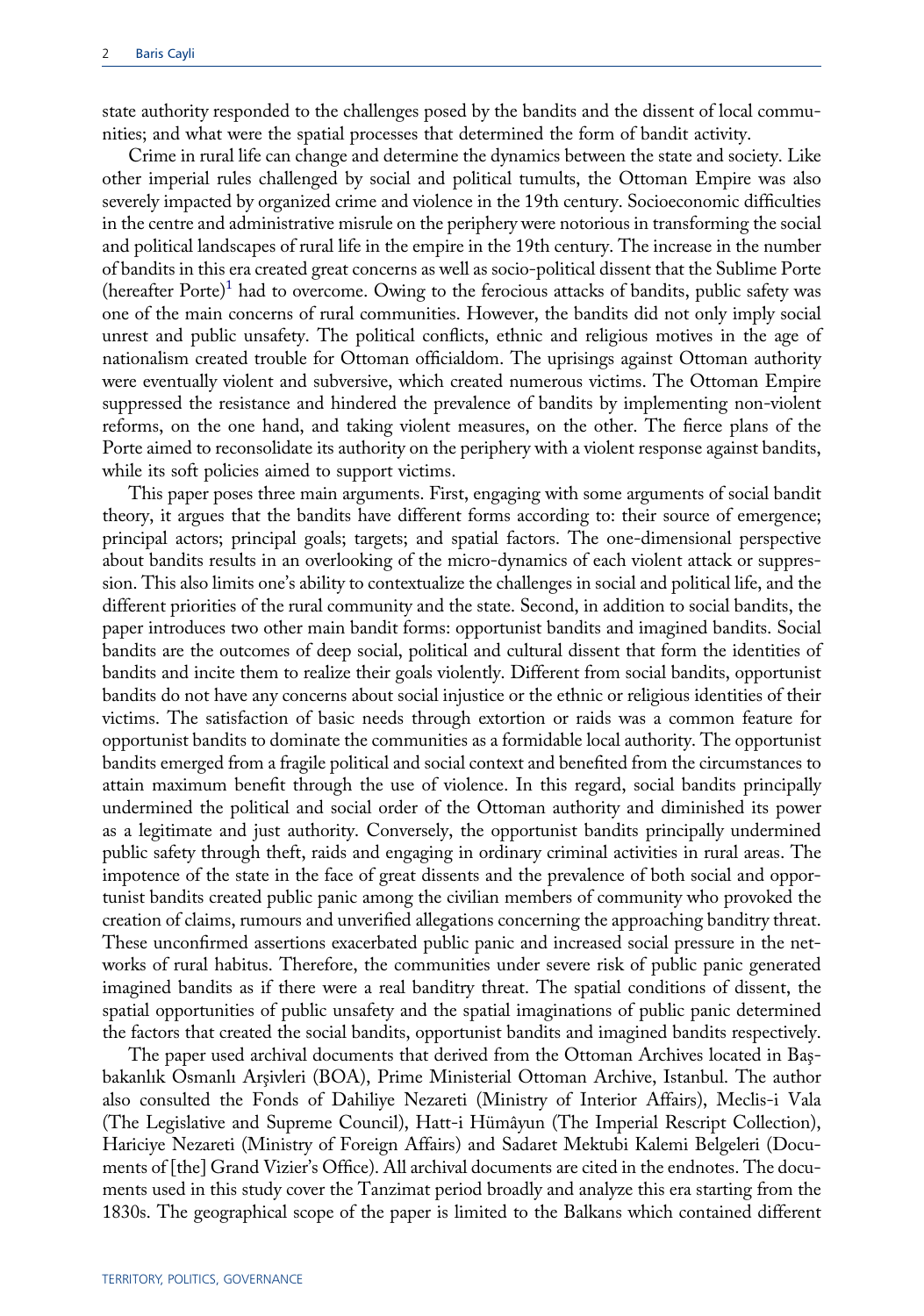<span id="page-3-0"></span>ethnic and religious communities in the rural areas of the Ottoman Empire, including dozens of different ethnicities in addition to Christian, Muslim and Jewish communities.

The paper is structured as follows. The next section briefly introduces the conditions prevalent in the social control of territories in the Ottoman Empire during the Tanzimat era. The third section presents the theoretical discussion concerning the bandits and the priorities of both community and state within a spatial context. The following two sections introduce the activities of (1) social bandits as well as (2) the opportunist and imagined bandits, respectively. The paper concludes with remarks regarding the role of history to grasp perplexing dynamics of contentious societies and the direction of future research in the social control of territories.

## THE SOCIAL CONTROL OF TERRITORY

The changing dynamics of relationships and multifaceted social networks shaped the Ottoman space in terms of material and political contestation. In line with this argument, Yaycioglu ([2016,](#page-16-0) p. 12) points out that 'the relationship between the empire and the provinces is not a binary story about centre and periphery. The Ottoman Empire appears as a relatively integrated unit, entangled through ties, institutions, and relationships that were continuously renegotiated by many actors'. The process in the spatializing politics within the state–territory context is not a one-way street, nor does it follow a route shaped from top to bottom (Agnew, [2016\)](#page-15-0). In fact, the relationship between bandits, community and the state shows that the conflicting actors in the centre and the periphery shaped the form of this relationship together. The centrality of power in the social control of territory is also related to the assumptions concerning the Ottoman space. Brummett ([2015,](#page-15-0) p. 8) portrays the Ottoman space under a sultan's domains as a 'complex form of possession and identity, dependent not entirely what on what was actually, but also on what was imagined, remembered, depicted, hoped for, and then visualized in textual and pictorial sources such as maps and travel accounts'. This was another way in which the social control of territory demonstrated the power of the empire. Hence, 'a well-run war suggested a well-run empire; and geography was a factor that had an impact on both war and imperial administration' (Anastasopoulos, [2013,](#page-15-0) p. 125). However, the rise of nationalism in the 19th century also changed the approach of the Ottoman Empire towards the social control of territory and produced more severe and frequent responses to control the territory that formed 'the spatial attachments of the inhabitants of state' (Kadercan, [2017a](#page-16-0), p. 368).

The socioeconomic and administrative reform attempts of the Ottoman governance transformed this route into a symbolic arena in which the weak and strong parts of the Ottoman Empire conflated through intensive policy changes within a span of three centuries. The extensive reforms during the reign of Sultan Mahmud II (1808–39) brought important changes into the administrative, fiscal and military areas (Findley, [1980](#page-15-0); Levy, [1971;](#page-16-0) Shaw, [1975\)](#page-16-0). Indeed, this prudent and challenging era was the harbinger of a more organized and centralized reform period. The declaration of a binding document addressing the concerns of various communities in the Ottoman Empire, even including the sultan himself, was inevitable in the first half of the 19th century. Several remarkable reform packages including the Imperial Rescript of  $1856<sup>2</sup>$  $1856<sup>2</sup>$  $1856<sup>2</sup>$  followed the declaration of the Edict of Gülhane in 1839, and this trend finally reached its peak in 1876 with the announcement of the first Ottoman constitution. Some of the fundamental values of equality and justice by embracing the rule of law marked all these struggles to keep the empire united and to prevent socio-political decadence. This transformation in the social, political, administrative, legal and intellectual sphere, as a result, ushered in a new phase of the 19th century. This phase was eventually called Tanzimat – in other words, reorganization.

Aksan [\(2013](#page-15-0), p. 414) mentioned that 'the first decade of the Tanzimat reform unfolded as a contest between the traditional rural land-holders and the new centralizing bureaucracy'. Moreover, these reforms led to dissent among local elites and peasants (p. 429). The Tanzimat period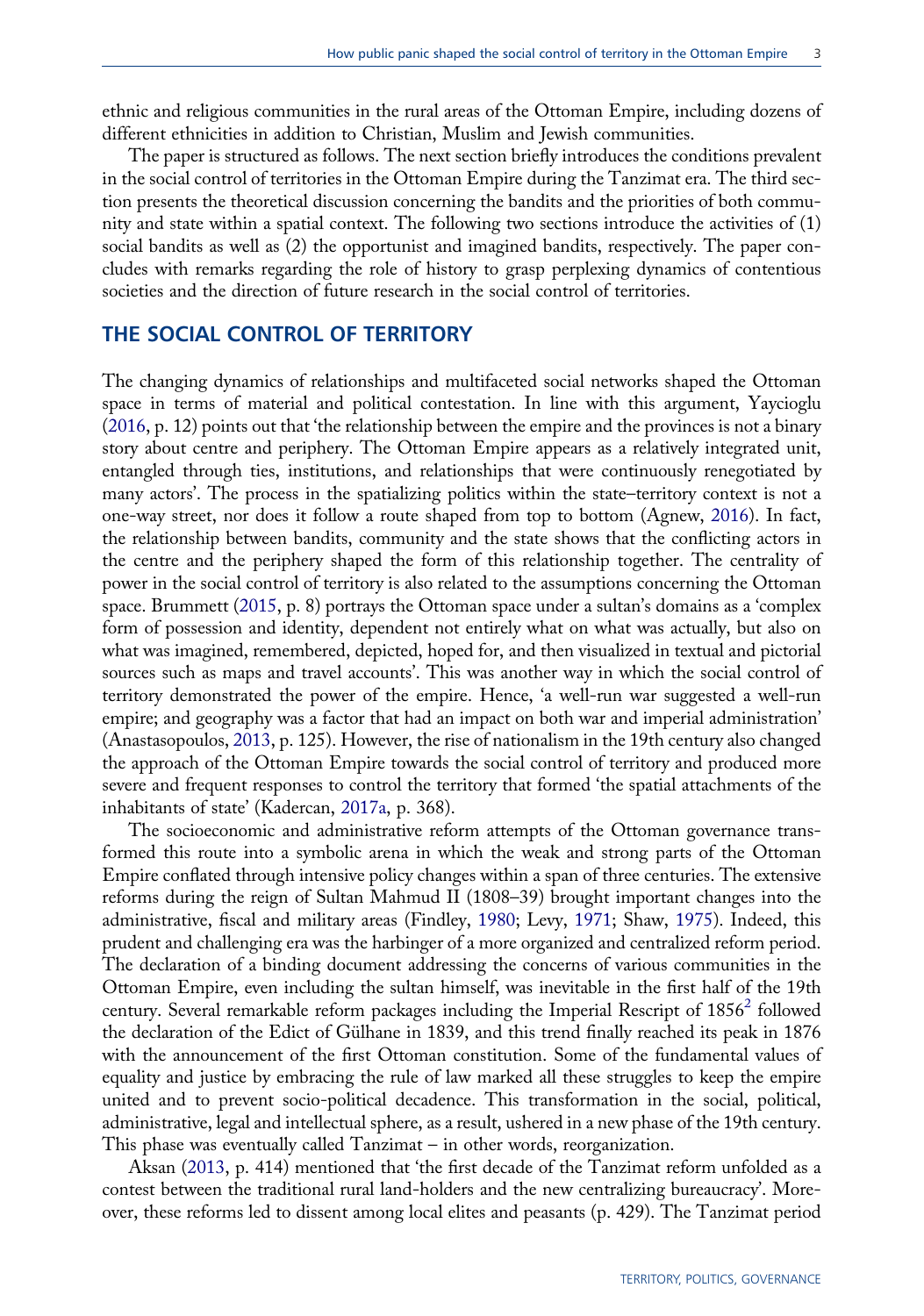<span id="page-4-0"></span>was a crucial era through which to uncover the spatial dynamics of territory and the rule of the Ottoman Empire. In this context, Kadercan [\(2017b](#page-16-0), p. 162) points out that 'the centuries-old territorial design of the Ottoman Empire eventually clashed with the new order that the Ottoman modernizing elites tried to impose upon the space–politics–society nexus especially in the second half of the nineteenth century'. The Tanzimat reforms included some flexible and pragmatic approaches based on the balance between the needs of the people and the strategy of the Ottoman Empire. Kadercan (p. 158) contextualizes this policy balance as a grand strategy for expansion in the space–society–politics nexus. The Porte was aware that the corrupt rulers were rampant on the periphery, which also increased social dissent in the rural areas. Therefore, it changed the local rulers of towns in many uprisings in which the bandits played certain roles. The endeavours of the Porte to change the place of notorious governors aimed to convey the message to the local public that the Porte recognized the concerns of dissident people and made some efforts to restore the rule of law. Nevertheless, the cases presented below show that this ostensible attempt of the Porte was a very dysfunctional method because the fundamental reasons for the uprisings and public concerns remained mostly unresolved and unrevealed. This chaotic social atmosphere provided the necessary conditions for the opportunist bandits who extorted, robbed and attacked innocent people for a material need. Finally, the increasing violence in the remote towns and villages inspired the people to create imagined bandits as both a reaction to crime and violence and a demand for state intervention to restore social order.

The social control of territory is a central issue for the sovereignty of state. The lack of capacity in the social control of space also signifies the lack of power of state institutions that may eventually break trust between the people and the state authority. In this regard, Horowitz ([2004,](#page-16-0) p. 477) goes one step further and argues that 'space is crucial to the definition of a state, and once boundaries are demarcated, it is extraordinarily difficult to alter them. Boundaries are inscribed both on paper and on the ground with boundary markers'. The bandits, therefore, are unyielding actors posing risks against the boundaries of the state and the existence of it.

## THE FORMS OF BANDITS: PUBLIC TROUBLE AND PUBLIC PANIC WITHIN A SPATIAL CONTEXT

The 'preconditions underlying the authority and unity of the state since its inception [have] been that the supreme authority within each independent regnum should be recognized as having no rivals within its own territories' (Neocleous, [2003](#page-16-0), p. 411). The territorial sovereignty of the state is a principal factor when rethinking it within a spatial context of relational networks (Painter, [2010](#page-16-0)). What if the sovereignty of the state is defied by outlaws, rebels, bandits or insurgents? Lilyblad ([2014\)](#page-16-0) states that in such a situation, illicit authorities emerge in the territories because the limited statehood is operating with the lack of a prevalent authority providing fundamental and necessary security needs. The vacuum in the social control of territory is filled by other non-state authorities who not only control territory, at least for a certain period, but also create authority without establishing institutions by the use of violence, threat and intimidation. Bandits are examples of such authoritarian figures, whether they are embraced by the local community or despised by them. When the issue is bandits, 'the power and influence of myth and image far exceed that of social reality' (Slatta, [1987](#page-16-0), p. 8). This is the reason that the present case study offers three different banditry forms based on different motives. Exploring bandits within a criminal context reveals both the influence of local people in shaping the decision of the state to respond against banditry and the spatial dynamics of the territory where the bandits flourish.

Barkey (2008, p. 10) highlights that 'imperial state–periphery relationships are not direct relationships between state and individual subjects; rather, intermediate bodies, networks, and elites mediate the relationships'. In the mediation process of these relationships, the social control of territory depends on the agencies themselves as well as the particularities of the territory itself.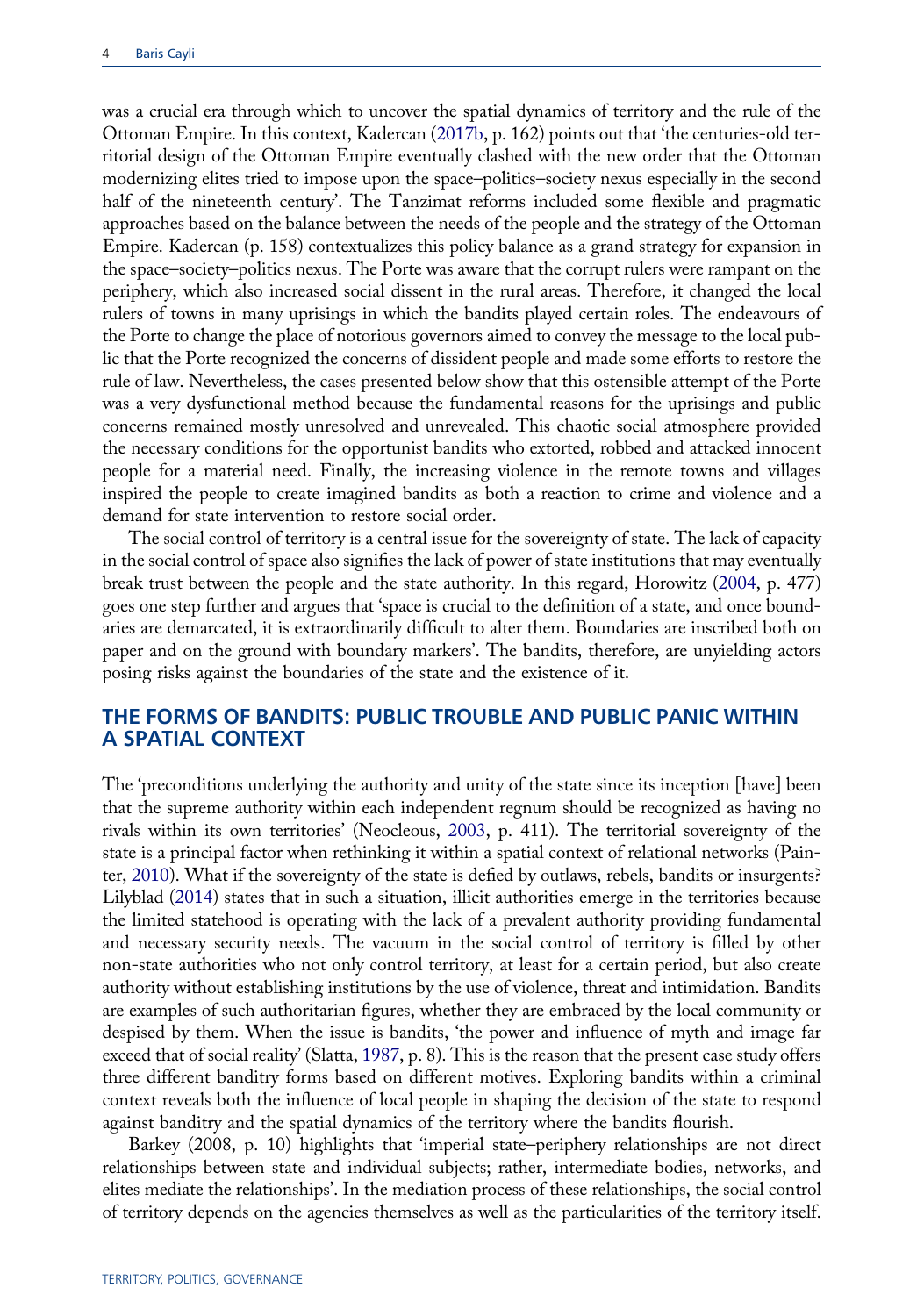<span id="page-5-0"></span>Similarly, Anastasopoulos [\(2013](#page-15-0), p. 125) paid attention to the role of spatial dynamics in the Ottoman Empire over the state and communities in the times of war:

Geography was not merely a natural agent, but had an important secondary political dimension: the distant (in psychological, but for many provinces also in physical terms) center of power, which during the war formally had moved from the capital to the imperial camp near or beyond the frontiers, issued decrees through which it made demands, often urgent ones, in trying to address needs that arose from the progress of war.

Social bandits revolted against the state because of social, political and cultural concerns. Yet, different from the social bandits, the opportunist bandits abused the fragile social and political context and attacked innocent people to extort them mainly for their survival. Therefore, violence employed by both the social and opportunist bandits and the suppression of the Ottoman Empire created public panic. As a result, the imagined bandits were the manifestation of this public panic, which were expressed in the minds of local community as if they were real bandits. From this point of view, the imagined bandits were idiosyncratic structures of social life that emerged with the surge of public panic and the spread of rumours, claims and allegations. The important point is that the cases and the forms of bandits represented in this study provide a basis from which to question the arguments raised through the well-known social banditry theory of Eric Hobsbawm:

The point about social bandits is that they are peasant outlaws whom the lord and state regard as criminals, but who remain within peasant society, and are considered by their people as heroes, as champions, avengers, fighters for justice, perhaps even leaders of liberation, and in any case as men to be admired, helped and supported. This relation between the ordinary peasant and the rebel, outlaw and robber is what makes social banditry interesting and significant. … Social banditry of this kind is one of the most universal social phenomena known to history. (Hobsbawm, [1969,](#page-15-0) p. 20)

Limiting the bandits within a polarized socioeconomic context may remain an enigma to understand the deep and complex relationships among the actors of polity and social life. As Hobsbawm argued, the sympathy for the bandits by the peasants reveals only a small part of the entire story. This is the reason why we need to go beyond this narrative to portray the banditry issue meticulously. The whole story coincides with several fluid and transforming determinants that shaped different forms of bandits, various reactions of communities and the priorities of state.

The many cases explored in this paper show that the perplexity of social and political conditions, the changing and sometimes conflicting relationships among the three agencies – the bandits, the community and the state – pose serious questions about the universal validity of social bandit theory. Even though social banditry examples are provided in this study which are different from those of Hobsbawm, it is argued here that it is challenging to evaluate bandits separately from their environmental contexts that also include political and cultural concerns. This is the reason why the social bandit is redefined by broadening its scope with the inclusion of the political and cultural concerns of those militant rebels in addition to social concerns.

The following cases illuminate the social, political and cultural concerns conflated in the emergence of social bandits. The violent and bloody attacks of social bandits and opportunist bandits shaped the perceptions of power among the fragile communities at the helm of state impotence. Public unsafety was under the pressure of public uncertainty because of the heterogeneous character of the various bandit groups. The sometimes-conflicting perceptions in the entire society made public dissent more visible at the collective level. Therefore, the imagined bandits gained a strong foothold among the community members of periphery and remote areas through rumours and public unsafety. The imagined bandit could not target anyone as an illusory figure of public panic. Nevertheless, the message conveyed through the creation of imagined bandits by the local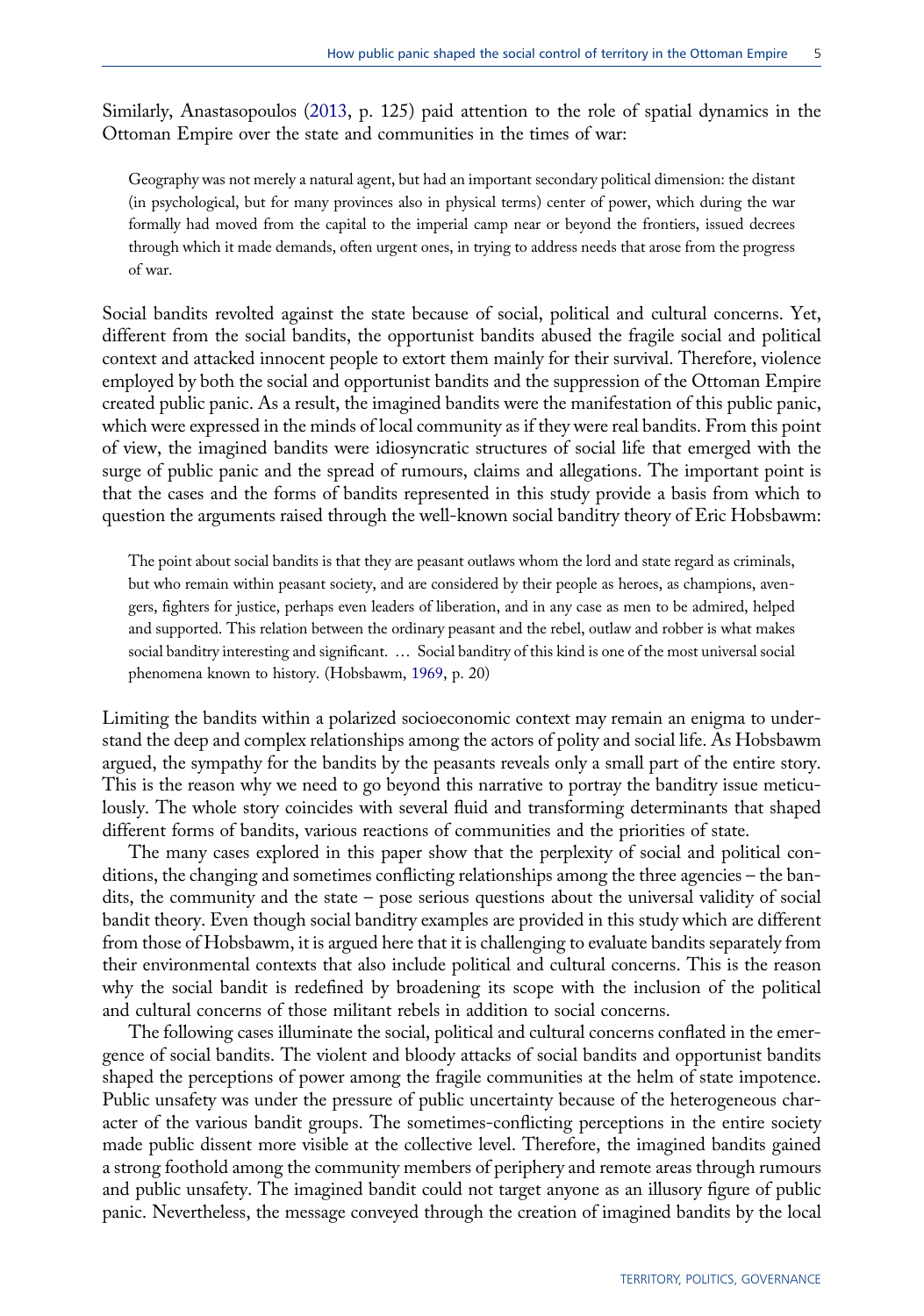| Determinants of<br>bandit forms   | Social bandits                                                 | <b>Opportunist bandits</b>                         | Imagined bandits                                           |
|-----------------------------------|----------------------------------------------------------------|----------------------------------------------------|------------------------------------------------------------|
| Source of emergence               | Dissent about the identity<br>and condition of bandit<br>group | Public unsafety and the<br>need for subsistence    | Public panic                                               |
| Principal actors/<br>perpetuators | Bandits and community                                          | <b>Bandits</b>                                     | Community                                                  |
| Principal goals                   | Defiance of the ruling<br>authority                            | Satisfaction of the needs to<br>survive            | Request of state support to<br>be protected by the bandits |
| Principal targeted<br>subjects    | Ruling authority                                               | Anyone who has<br>subsistence and can be<br>robbed | No actual targeted subjects,<br>but rumours and claims     |
| Spatial factors                   | Spatial conditions of<br>dissent                               | Spatial opportunities of<br>public unsafety        | Spatial imaginations of<br>public panic                    |

#### <span id="page-6-0"></span>Table 1. Forms of bandits.

community was clear as it signified the weakness of state authority and the fragility of public safety. These two determinants also distinguished the character of imagined bandits in the theoretical framework of bandit forms that is developed in this study.

The study uses a micro-sociological approach to find answers for macro-sociological questions related to the social control of territory. For this reason, five factors determine the methodological classification: the source of emergence of a bandit group; the principal actors/perpetuators; the principal goals; the targeted subjects; and spatial factors (Table 1).

#### SOCIAL BANDITS: GREAT CONCERNS IN THE EVERYDAY LIFE

Corrupt practices manifested themselves in different guises in many public spheres so much so that saving a bandit member was an issue of bribe and secret allegations between state officials and the relatives of the bandits. For example, the father of Kostandi offered a bribe to Lieutenant Selim Ağa with the help of Anagonos in order to release his son from prison, who was gaoled for banditry activities. However, when this news reached the Porte, Ağa, the father of Kostandi and Anagonos were interrogated because of the related corruption case.<sup>3</sup>

An iniquitous taxation system was one of the most powerful symbols of socioeconomic vulnerabilities for the tax-paying subjects, who were mostly the peasants, and obliged to pay precise tax charges on time. The contentious tax resistance movement on the periphery was one of the leading and common reasons that enforced the Porte to rearrange the amount of tax and its payment time. The deference of tax payment was tolerated from time to time when the  $\mathit{reaya}^4$  $\mathit{reaya}^4$  was not able to pay it. The reaya became the victims of corruption at the hands of rapacious local rulers, mütesellim, and later mutasarrif, who collected tax according to the legal contracts they had signed with the Porte (Wallerstein, Decdeli, & Kasaba, [1987,](#page-16-0) p. 90). This is one of the main reasons why the collection of tax and its organization were germane and central to an understanding of the roots of resistance and the reaction of the state.

One of the first and most remarkable tax-uprising episodes in the Tanzimat era occurred in Niš in 1841. Thousands of peasants left their homes and migrated to the Principality of Serbia because of their tax concerns. Leaving their homelands behind was shattering, which transformed dissent into violent action aimed at the local authority of the Ottoman rule. Most importantly, their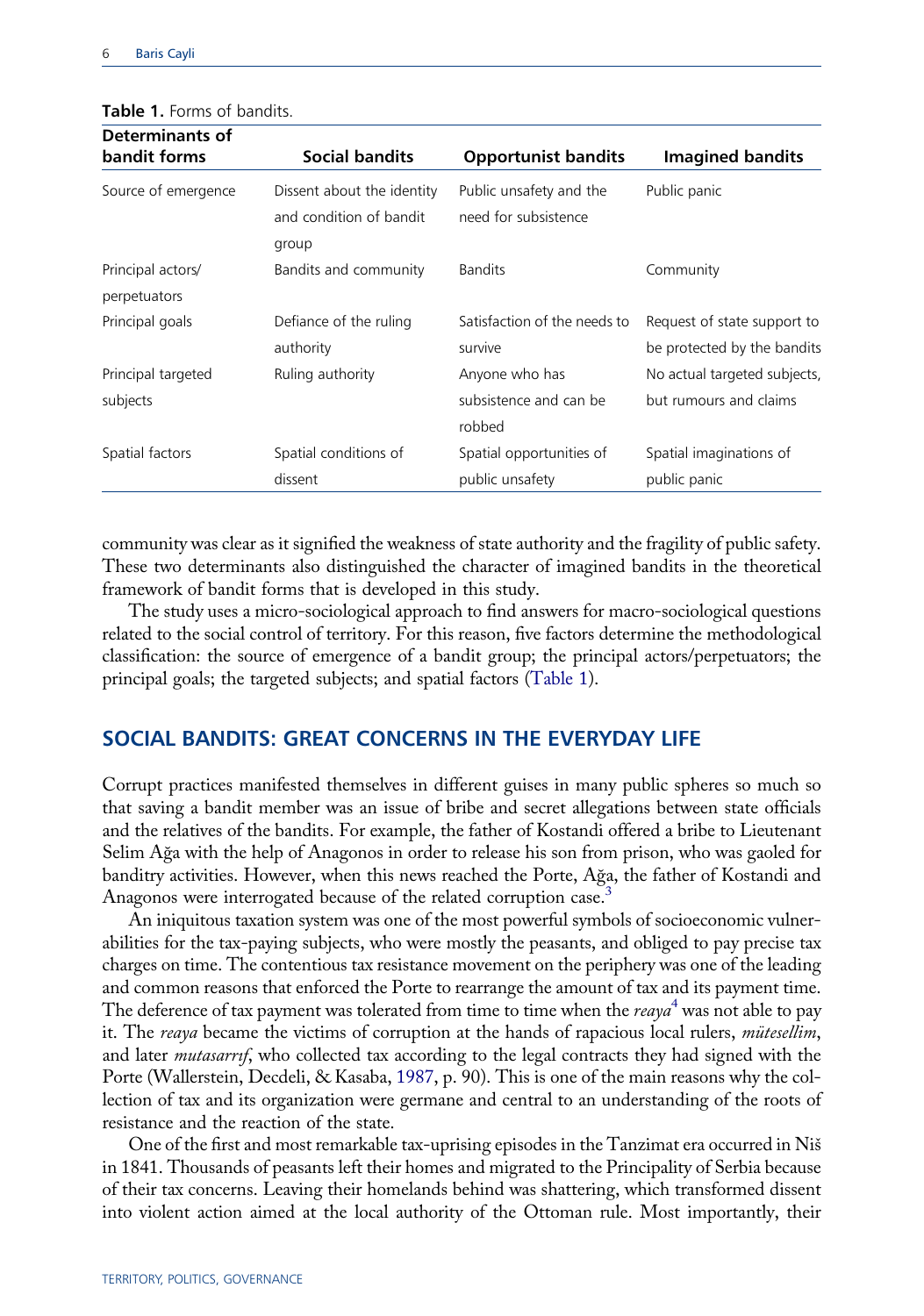<span id="page-7-0"></span>solicitous movement conveyed a symbolic and yet an alarming message for the Porte. Specifically, these social upheavals could have been enduring contrary to the hopes and expectations fostered by the declaration of the Edict of Gülhane in 1839 which aimed to create a more integrated and egalitarian society. In fact, the social dissents in Niš were discernible before the revolt. The first sign of social unrest echoed through the streets of the town just a few months before migrating to the Principality of Serbia. The grievous tax concerns of the peasants gave the uprising the required mobilization from the bottom. Besides, some of the reactionary notables of the town, whose powerful social status was seriously at risk with the codes imposed by the edict, gave an impetus to the former (Uzun, [2002](#page-16-0), p. 37). More than 2000 people gathered in a church in the suburb of Niš and asked for the tax registers from the local governments in order to examine whether the tax ratios were split accurately (pp. 37–38). Even though they received the tax registers, which remained with them for two days, they were not ultimately convinced that the tax was calculated correctly according to the codes of the Edict (p. 47). Their claim was clear and straightforward: any claim for extra tax collection was a violation of the edict. The bandits and the peasants, who were overwhelmingly Orthodox Christians, acted together in their fight against the local Ottoman authorities to resolve their tax problems and erode the malpractice of the local elites, who were perceived by the rebels to be the principal creators of grievous social problems.

The *reaya* demanded the removal of the notorious state officials from the government. This included the aggressive Sabri Pasha, and afterwards the Albanian-origin tax collectors. The other demands were related to the compensation for damages because the Albanian irregular soldiers fired at the houses of *reaya* and seized their goods. They also asked for the prevention of the brigandage activities related to theft and violence in the region. The Porte accepted most of the requests asserted by the subjects in order to convince the migrated peasants to return with their animals to their homes from the Principality of Serbia. All these demands would be tolerated and were perceived as reasonable wishes by the Porte, so they were accepted with a nonchalant stature. Nevertheless, the Porte immediately rejected one of the crucial requests of the subjects. This was about the organization of tax collection. The subjects asked for the right of selection of the tax collectors among people from their own communities. This had already broken the trust between the resisting local community and the central state authority – the Porte – and brought dubious approaches and verdicts to such requests. Shortly after the agreement between the Porte and the *reaya*, the subjects and more than 50,000 animals moved their homes to the villages and towns of Niš province in 1841 (Uzun [2002](#page-16-0), pp. 77–78). The conflicts had not been resolved completely as the attacks of bandits led to more insurgents in the following decades. However, the ingravescent social problems were postponed at least for a while.

The lower group in the socioeconomic stratification of Ottoman society, mostly the tax-paying peasants, was the most vulnerable group as had happened in the cases of Niš, Çarşanba and Vidin; however, they were not the only victims of the taxation system. Although it rarely occurred, the nobles were also forced to respond to the needs of the Porte even during the difficult times when they could not afford to respond to these requests. Zeynelabidin, a religious notable, was victimized when pirates seized his 60,000 kilograms of wheat and the local bandits looted three farms he owned. Even under these severe conditions, he managed to send 100 equipped irregular light cavalries with their leaders to fight for the Ottoman Empire, but there were limits to his capabilities. He could not fulfil another request when Ottoman local officials asked him to dispatch 268,000 kilograms of wheat again. There was nothing left except to prepare a petition to be sent directly to the Porte about his incapability to fulfil these requests. He explicitly mentioned in the petition that he was ruined not only because of the attacks of bandits but also by the cumbersome tax requests that also significantly diminished his economic power. According to Zeynelabidin, this was the time for the resonation of the sultan's mercy that should have been geared towards his incapacity.<sup>[5](#page-14-0)</sup> The frugality in the resources was the norm in the lives of most subjects, if not all. Conversely, there were limits of obedience towards authority, while the types of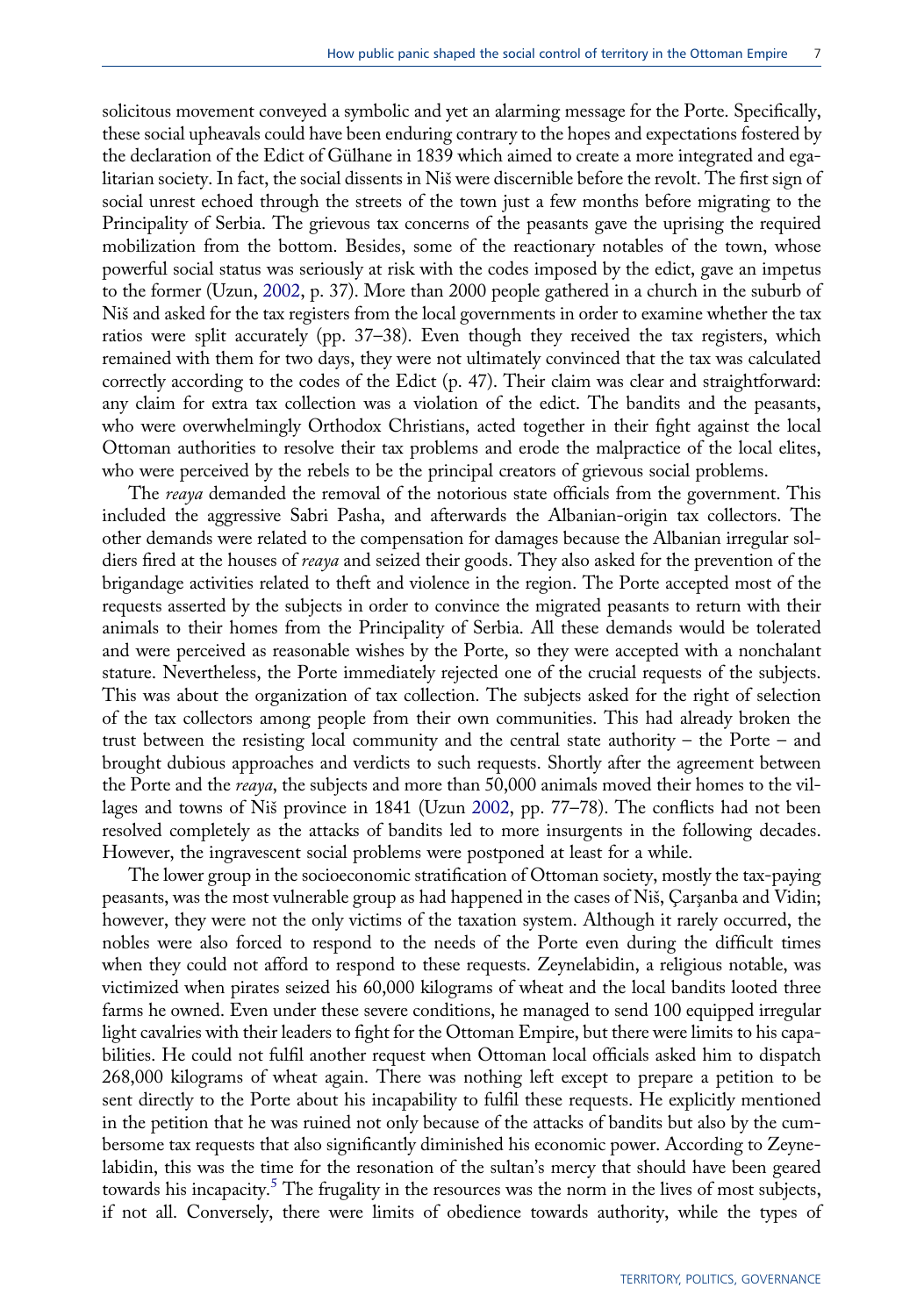obedience could be different from each other. The acts of writing petitions to the Porte and pleading for the forgiveness of the sultan, as Zeynelabidin did, characterized the socioeconomic fragility between the sultan and his economically powerful subjects in the attribution of those social dissents. The reaction of the nobles also implied the decreasing power of the Ottoman Empire, which was defied twice. First, the attacks of the bandits brought a significant social and economic burden. Second, the Porte had to deal with the dismay of the peasants and even the notables who were not reluctant to express their loss and desperation in the face of state incapacity.

The provinces were exposed to the violence of social bandits shortly after the declaration of the Edict of Gülhane. However, the attacks of the insurgents were not the only cause of social unrest. The local Ottoman officials played a greater role in imperilling the social unrest because of the corrupt bureaucrats and implementations on the periphery. Nevertheless, the central offices of the Porte did not entirely ignore the complaining letters and petitions about the misconduct of local bureaucrats. One of these letters reached Istanbul in 1856 and the Porte promptly sent an urgent notification to Islimye<sup>[6](#page-14-0)</sup> province ordering the immediate elimination of the unjust policies and unacceptable behaviours of the local authorities towards the subjects.<sup>[7](#page-14-0)</sup> The Porte strictly abolished the violation of the rule of law and demonstrated harsh reactions from time to time against its officials by punishing them. Nevertheless, the Ottoman Empire faced large challenges when punishing bureaucrats; by changing their posts they could not eliminate the great dissents on the periphery. Indeed, enforcing the state representative on the periphery to embrace the ethical codes of lawfulness was more puzzling than revising and making the necessary laws in the central offices of the Porte in Istanbul. The administrative malpractice took its focal position as an applied philosophy, and the local people did not remain silent to show their reactions. This time Karlovo, a town in central Bulgaria, was at the centre of the accusing claims, which targeted the deputy governor of the town because he refused to clean from the streets the corpses of victims who had lost their lives during the attacks of social bandits. It was argued that the governor asked for extra charges from the *reaya* to do his job.<sup>8</sup>

The penetration of the social bandits into local law enforcement agencies was one of the remarkable examples demonstrating the relationship between the dissent on the periphery and the impotence of the central state authority. The subjects and some of the local bureaucrats reported such illegal collaborations to the Porte. However, the Porte was suspicious of cooperation between state forces and the bandits. This was the reason why the central government generally opened an inquiry before taking its final decision regarding claims about the infiltration of bandits into the state's military and police forces. For instance, a letter issued on 11 November 1850 asked for more information for the investigation of a *zaptieh*, police force, that was accused of being the head of a social bandit group at the same time.<sup>[9](#page-14-0)</sup> In order to stymie such scandals, the Porte warned the local governors to hire *zaptiehs* from 'honorable' and 'trustworthy' people.<sup>10</sup> The concerns of the officials with respect to the activities of social bandits were critically alarming. These claims would have put the authority of the Ottoman Empire under severe risk. The Porte sent Interior Minister secretary Mümtaz Efendi to the provinces in the Balkan region in the same year to report on the social context in the areas of conflict.<sup>[11](#page-14-0)</sup> Those claims show that the very fabric of dissent in rural community life spurred and mobilized social bandits from the bottom. The character of mobilization demonstrates that the reaction of social bandits could find alternative methods to corrode the state from inside by transforming the leader of social bandits into a *zaptieh*.

The story of the religious noble Zeynelabidin told above was a form of passive obedience towards the mightier authority of the state when he accepted the requests of the Porte, whereas he also complained about his challenging situation and even implicitly referred to the ineffectiveness of the state in guaranteeing public safety. His passive obedience, which was conflated with reaction and local concerns, tersely explicated the contentious relationship between the absolute authority and the reactionary elites. In contrast, the active resistance drew a different portrait of power balance, as much of the community in a town or village did not belong to a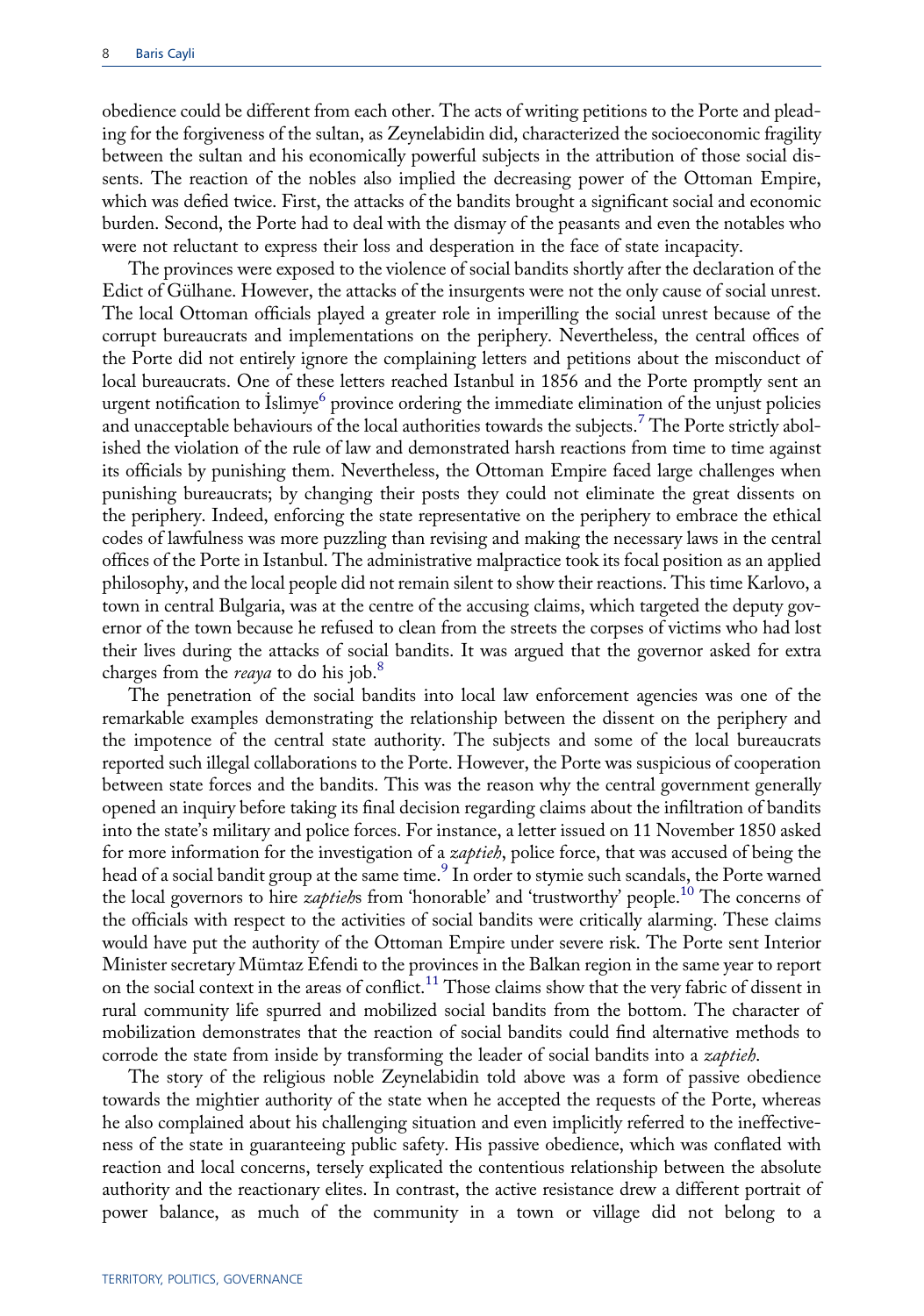socioeconomically distinguished group, but a lower social class that paid its taxes and revolted against social injustice. Such a reactionary uprising reverberated after the attacks of social bandits against the appointed pashas and mütesellims. Debar, a sanjak centre of Scutari province, became disreputable with one of these attacks; the stifling atmosphere of the towns was aggravated because of corrupt officials in the 19th century albeit reform process. Mütesellims of this town, as was the case in many other towns in the region, were notoriously unwelcomed figures of the Ottoman governance. The tense socio-political dynamic on the periphery provided the rationalized and psychological aspirations to the social bandits of Debar when they targeted mütesellims, local notables and governors. Mecnun Talib Bey was an ideal candidate for their attacks; he had recently been appointed as the new *mütesellim* of Debar. The bandits had taken him hostage in May 1836.<sup>[12](#page-14-0)</sup> Mütesellim was not the only accused Ottoman official in such attacks. The similar perceptions fostered vengeance and hatred toward one of the highest militaries and administrative officers. The heated accusations materialized violently when the bandits of Shkodra kidnapped the governor Muhassil Hafiz Pasha.<sup>[13](#page-14-0)</sup> The spring of 1836 provoked the spark of public disorder with the advancement of the Debar bandits from Ohrid to Monastir.<sup>[14](#page-14-0)</sup> The bandits of Shkodra and Debar alarmed other *mütesellim*s in neighbouring towns. Accordingly, after receiving this notification, the mütesellims of Mat and Tirana, who were residing in Lezhë at that time, anxiously took their positions to deter the rebels and wait for the *asâkir-i muntazama*, the reformed regular army of the sultan, from Salonika under the control of Iskender Pasha.[15](#page-14-0) Employing troops to launch a fierce assault against the social bandits was one common method applied by the Porte extensively to re-establish social order when its authority was tested and even defied by the bandits. This expected measure was implemented when dozens of troops were sent to Debar with the approval of Sultan Mahmud II. Conversely, the resisting social bandits changed the reason for their uprising in the face of the approaching formidable and decisive Ottoman army. The bandits' verdict demonstrated a rationalized and obligatory change in their behaviours when considering the bandits' impotence against one of the most powerful regular army factions of the Ottoman Empire. This was clear in their declaration: 'We did not rebel to make a war; our resistance is based on religious purposes.<sup>'[16](#page-14-0)</sup> After this implicit submission, the troops of Ismet Pasha and the governor Mahmud Hamdi Pasha sealed the fate of Debar by sustaining the safety of the town under the rule of the Porte in a short period of time.[17](#page-14-0) Nevertheless, the social bandits did not vanish in the region that year. The command of the sultan's *hatt-i sharif* was proof of this concern. The hatt-i sharif uttered the urgent need to consign soldiers to Monastir, which was one of the most significant socio-political centres of the Ottoman Empire in the Balkans, to repress a recently erupted resistance. The social bandits of Shkodra were destroyed severely in the autumn of 1835.<sup>18</sup> After a few years of this suppression, the social bandits of Debar and Shkodra induced their activities; however, many of them perished due to the intensified military operations of the Porte in the winter of 1839.<sup>19</sup>

The risks to the territorial integrity of the state posed by these attacks produced potential scenarios that could be seen only during the great wars with enormous social and political effects. The letter sent from the periphery to the centre demystifies this fact by stating that if the bandits of Shikora were brought under control, the persistence of social order in all Albania could have been attained and the submission of subjects to the sultan's decrees could have been guaranteed.<sup>20</sup> Regardless, the Porte mostly limited the scope of counter-policies against the bandits by imposing mostly military measures. The Porte did not attempt the implementation of radical land reforms to ameliorate the great concerns of peasants in the villages. When steps were taken to resolve the concerns of local misrule, the common solution was to appoint the governor to a punishment post. Thus, the violent and repressive response of the empire against the rebellious attempts was followed by a demand to reappoint a new *mütesellim* to the towns, as occurred in the case of the Debar resistance.<sup>[21](#page-14-0)</sup>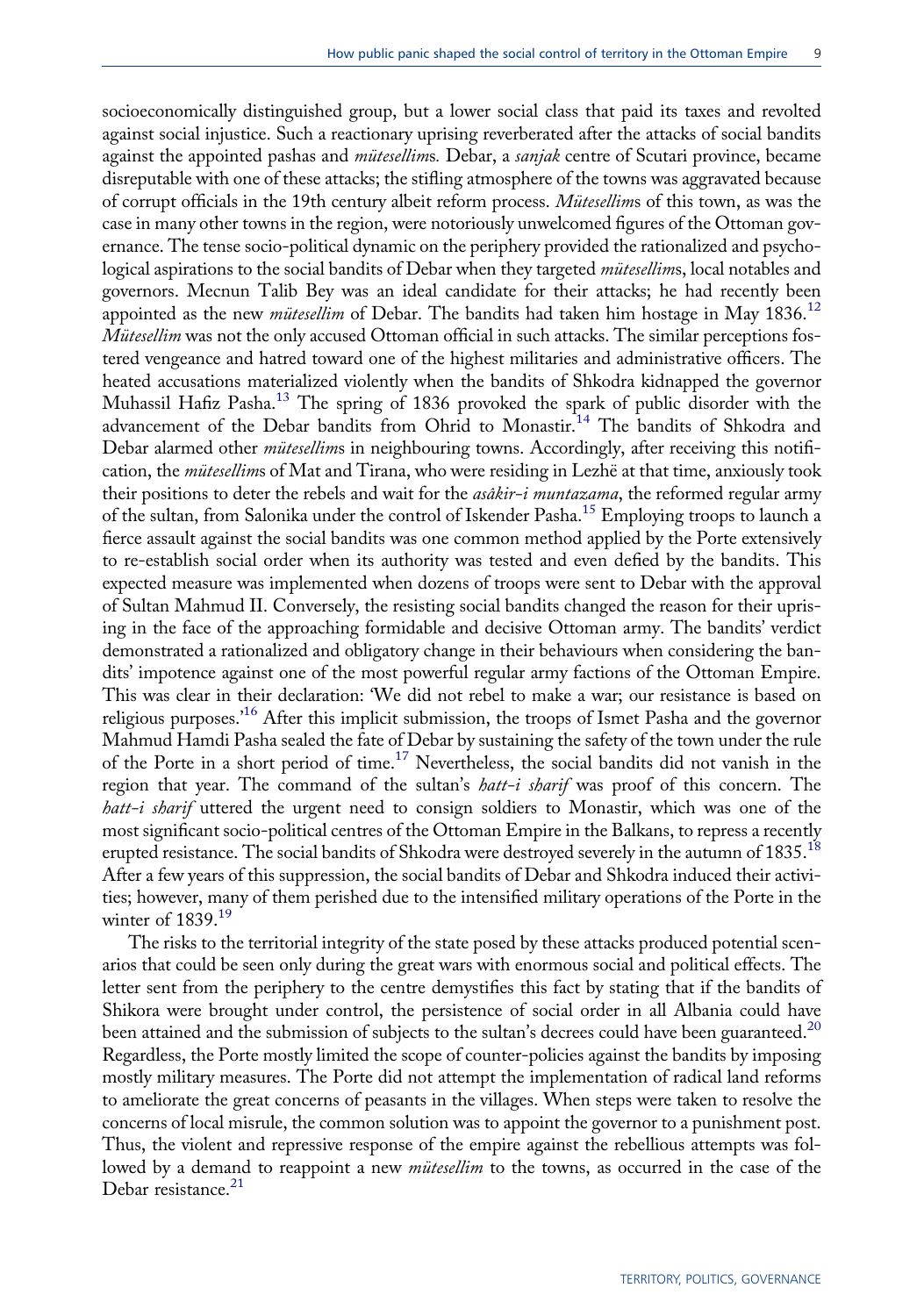The social bandit examples presented above aimed to undermine the ruling authority because of the dissents that shaped the identity of resisting bandits through the deep social problems of the region including corruption, social injustice, public issues and tax governance. For this reason, they resisted and attacked the state officials and local nobles. Furthermore, these social bandit groups gained a more formidable character with their ethnic and religious sentiments, which intensified the level and number of uprisings, particularly after the second half of the 19th century until the fall of the Ottoman Empire. Bulgarians, Serbs, Montenegrins, Greeks, Macedonians, Albanians and Bosnians organized numerous attacks in the Balkans against Ottoman authority with the help of bandits to gain independence from the Ottoman Empire. Moreover, the opportunist bandits targeted both the state forces and civilians without distinguishing the ethnic or religious identities of their victims. The opportunist bandits presented in the next section show that their attacks increased the already-fragile public unsafety in the region and fostered public panic which led to the creation of imagined bandits.

#### OPPORTUNIST AND IMAGINED BANDITS: PUBLIC PANIC IN THE EVERYDAY LIFE

Opportunist bandits do not consider the ethnic or religious identity of their victims when they attack them. For example, Sheikh Feyzulah Efendi from the Rufai Tarikat, which was a respected Sufi sect in the region founded by Ahmed Ar Rifa'i, was in despair due to the attacks of the oppor-tunist bandits. His house in Çatalca was looted and despoiled in 1852.<sup>[22](#page-14-0)</sup> The complaints of the important local elites sent the central government into a state of agitation. After the dramatic case of Sheikh Feyzulah Efendi, the Porte sent a letter to the local officials of Çatalca. However, the Porte was not able to constitute a sea change in the power dynamics of provinces to guarantee public safety and prevent such attacks. The letter of the Porte only ordered that people be more heed-ful in such cases in the Sanjak of Tirhala.<sup>[23](#page-14-0)</sup> The activities of the opportunist bandits continued in eastern Bulgaria through several incidents and attacks. For instance, violence and social upheaval afflicted Razgrad<sup>[24](#page-15-0)</sup> and Sozopol.<sup>[25](#page-15-0)</sup> In 1856, the opportunist bandits raided the flat of a family in Gabrova, central Bulgaria.<sup>[26](#page-15-0)</sup> Another group of opportunist bandit extorted the goods of Hüseyin, a customs official at Durrës port<sup>[27](#page-15-0)</sup> in 1856.<sup>[28](#page-15-0)</sup> In the 1850s, the Bulgarian-origin opportunist bandits were notorious in the region.

The opportunist bandits were in urgent need of material sources to survive, so looting and robbing were the most employed practices. For example, a year after the Durrës incident, Revil, a Jewish subject, became the victim of opportunist bandits. His house in Toyran in Salonika was robbed. The Porte immediately started an investigation to punish the members of this bandit group[.29](#page-15-0) The increasing number of investigations was the main indicator of the challenges the Porte attempted to overcome to maintain public safety in everyday life. The Porte recommended more caution in such incidents. Regardless, in many cases, the Porte could not convict the robbers; however, there were some occasions in which the Porte was able to return the stolen goods of victims. For example, the students registered in religious institutions to educate the future religious class of the empire became victims of the bandits, but many of these victims were fortunate enough to have their goods returned. Abdullah Efendi and his friends were part of this fortunate group when several bandits on their way to Şumnu attacked them. $30$  The Ottoman government returned the stolen goods and money after chasing the opportunist bandit group and arresting them.<sup>[31](#page-15-0)</sup>

Serbian opportunist bandits crossed into the Ottoman Empire from the Principality of Serbia and targeted Serbian peasants in border villages and towns. Brichte Todosve from Nova Varoš was one of these peasants. First, the bandits beat him ferociously, seized his 36 goats and brought them to Serbia in 1874. Brichte was not the only victim: his neighbours, Baiik and Ispeeyo, were also targets of the bandits. Their eight horses and nine bulls ended up in the hands of the same bandit group[.32](#page-15-0) These attacks created fundamental fragilities in social life, so much so that a home of a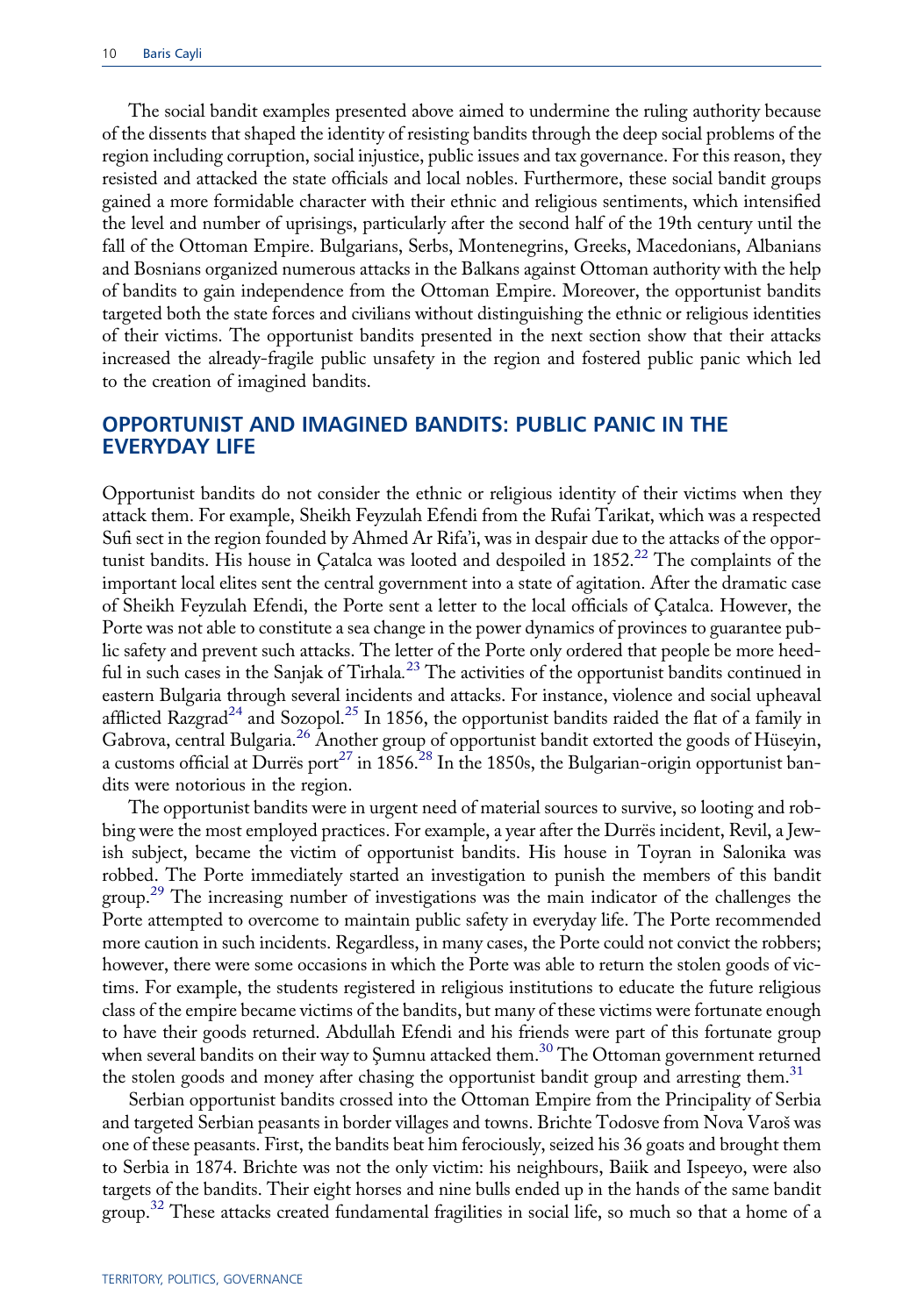peasant would be the target of an opportunist bandit in the dark silence of dawn. For instance, the Serbian bandits raided the house of Vasilya from Macik village of Nova Varoš in the very early morning. The bandit members beat him savagely and shot his wife in front of him. They also seized a large portion of the goods, cattle and money of the other residents in the village. The Christian subjects tragically suffered from the attacks of their co-religious bandit groups. Around 300 opportunist bandits in Nova Varoš entered numerous villages and engaged in an intense, small war with the military forces of the Ottoman governance. Ottoman rulers opened the blocked roads and sustained public security in the region at a high cost; however, the Porte could not eliminate the opportunist bandits permanently in the region. A few Serbian bandits lost their lives in the armed conflicts that occurred with Ottoman forces, whereas the others managed to flee.<sup>33</sup> The next year, different opportunist bandits attacked<sup>[34](#page-15-0)</sup> different locations in northern Bulgaria, par-ticularly in Svishtov, <sup>[35](#page-15-0)</sup> Pleven, <sup>[36](#page-15-0)</sup> Lovech<sup>[37](#page-15-0)</sup> and Sevlievo.<sup>[38](#page-15-0)</sup>

The opportunist bandits, who resided in the recently founded Greek state, crossed the Ottoman border for reasons of ransom, extortion and homicide. Indeed, these activities became chronic and normalized criminal occurrences starting from the 1850s within the area of the Ottoman– Greek border.<sup>[39](#page-15-0)</sup> A non-Muslim subject, who was working in the *chiflik* of Erbeyli, was kidnapped and taken to the rugged and remote mountains of Greece. He was robbed and left hopeless. Nothing remained except to seek justice, requesting the arrest of the opportunist bandits upon his return to Avrethisar, the centre of Kilkis, which is about 31 miles from Salonika. The Porte opened an immediate inquiry to identify the offenders and compensated the victimized man financially.[40](#page-15-0) The ransom was the leitmotiv in kidnapping cases. Nevertheless, paying the ransom did not always guarantee the freedom of victims. A year after the robbery, a kidnapped person from the village of Cuma<sup>[41](#page-15-0)</sup> was found dead, even though the ransom was paid to the opportunist bandits[.42](#page-15-0) Locals were not only the victims of opportunist bandits: the Greek state also produced assertions that bandit members, who committed crimes in Greece, were under the protection of Ottoman officials. The security forces of the customs house in Greece asserted that Kaspasta, who was the head of his own bandit gang, used the office of the Ottoman officials as a shelter. The Porte first opened an inquiry; however, after this verdict, the Porte perceived the claim as a dis-torted truth so decided not to punish any officials.<sup>[43](#page-15-0)</sup>

There are many ways to define the heterogeneous identity of the bandits. It is a sad truth that one of these paths made them the victims of injustice, inequality, poverty and all forms of violence deployed against them, as shown above through the examples of social bandits. On the other hand, other accounts rendered different bandits the prominent figures of aggression, roughness, intimidation and sometimes oppression. The incidents and crimes committed against innocent people, particularly by the opportunist bandits, leveraged public panic, which also created at the same time the praised and cursed stories about the bandits. This dilemma stimulated the combination of myth and reality about the bandits in the same story, who became the complex and yet mostly unresolved figures of the rural landscape. The perplexing social status of the bandits resulted in the spread of rumours about them and deteriorated the already fragile situation of community life.

The rumours and claims constituted treacherous conditions and challenged the realms of public safety and state authority. One example occurred when rumours spread regarding the arrival of the bandits of Sfakia from Crete to the islands of the southern Aegean Sea in 1858.<sup>[44](#page-15-0)</sup> A considerable amount of information was disseminated swiftly between different communities and villages concerning the approaching threat of bandits. However, many of those claims were in vain, erroneous or unverified, as had happened in the case of the bandits from Sfakia. A few months after this incident, the zaptiehs of Salonica were blamed for being former bandit members. The Porte investigated the case and found the claim to be null and void.[45](#page-15-0) After three years, similar rumours circulated in the neighbouring settlements, indicating that the bandits shook Skopje and the vil-lages close to the town. However, again the Ottoman officials declared the rumour to be untrue.<sup>[46](#page-15-0)</sup> These allegations were understandable, if not easily discernible at first glance, because producing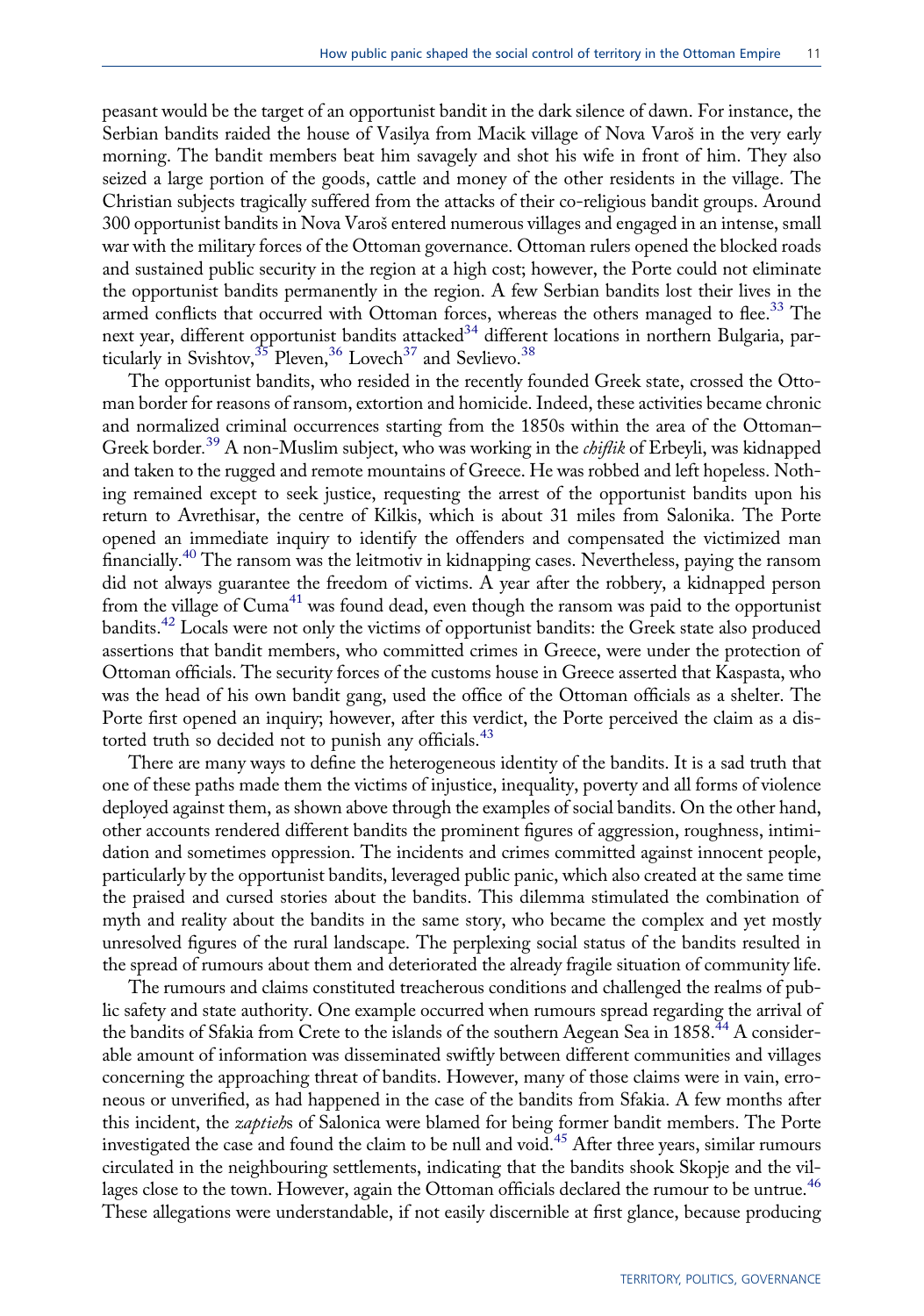<span id="page-12-0"></span>reactions for self-defence against a serious threat is a collective and rationalized behaviour when the state authority is unable to eliminate that threat.

Angelov et al. ([2013\)](#page-15-0) put forth the notion that different geographical patterns are shaped by material and immaterial factors. For example, they distinguished that 'material geographies (amenable to quantitative and mathematical methodologies), imagined or mental geographies (that invite discursive and ideological analysis), and the harder to define category of "lived space" that is the hybrid product of social, intellectual, and bodily experiences' (pp. 12–13). The imagined bandits in this context reflected the outcry of local people who needed the help of imperial power to guarantee the safety of the living periphery. This outcry resonates in both the material and the imagined geographies. As Withers [\(2009](#page-16-0), p. 650) mentions, space 'is not simply a location or local, but site of wider networks' in which the meaning of subaltern is contested. The reaction of the community in the production of imagined bandits explicates the relationship in the nexus of space–society–politics.

In the Ottoman Empire, 'the authority relations flow from the central state to the local elites and from them to the local populations' (Barkey [2008](#page-15-0), p. 10). Yet, this hierarchical flow of authoritative relations does not signify the flow of power relations because the imagined bandits show that local populations were not passive segments of the authority–power nexus in the spatial dynamic of social control. In this context, Tilly [\(1977](#page-16-0)) criticizes the Durkheimian approach of social control. Different from Émile Durkheim, Tilly perceives real contenders as active agencies who strive for their interests and power. The creation of the imagined bandit by the local population is a process through which to strive for their interests and gain empowerment thereof. Tilly (p. 2) concludes that 'collective action brings benefits, in the form of collective goods'. The dissent created by social and imagined bandits, as a result, contributes to the creation of collective action by creating imagined bandits in the conundrum of public panic. Thus, the imagined bandits signify the challenge of living in unsafe conditions, on the one hand, and the need of attaining public safety with the intervention of state authority, on the other. The need for public safety by local populations creates venues to attain protection as a form of collective goods. The in-group's formulation of an imagined place consists of its own ideals and values that target the eradication of undesired elements from the territory (Egbert et al. [2016](#page-15-0)). The imagined bandits demonstrate the need for an imagined territory in which social control of that territory is sustained by state authority by cleansing unwanted bandit groups.

The increasing level of public panic in everyday life due to the attacks of the social bandits and the opportunist bandits led to the creation of imagined bandits. The spatial conditions of dissent played a role in the creation of social bandits and the spatial opportunities of public unsafety consolidated the authority of opportunist bandits. The unconfirmed rumours and claims prevailed and shaped the local public culture through which the imagined bandits spread fear and fostered public panic in the villages and towns. Thus, the spatial imaginations of public panic brought imagined bandits to the fore as the key concept in reflecting both the hopelessness of community and their collective fear. The loss of social order in some areas or the weakness of state authority in the social control of territories contributed to the process of the emergence of imagined bandits. On the other hand, the Ottoman Empire sent armies to the villages and towns when local communities drafted letters and asked for the direct intervention of the central government in Istanbul. In doing so, the local community became an active agency by shaping the social control of territories. Therefore, the local community structured power relations from bottom to top in the social control of territories and the imagined bandits were one of clearest examples of this horizontal relationship. The violence of the bandits against civilians and innocents was the determining force behind the imagined bandits. Furthermore, the weakened state power increased the significance of these threats and risks posed by the social bandits and opportunist bandits. The state officials struggled to overcome the threat of bandits as they were under the influence of local assertions and claims. All these struggles implied that they strove for an imagined figure. Public unsafety thus became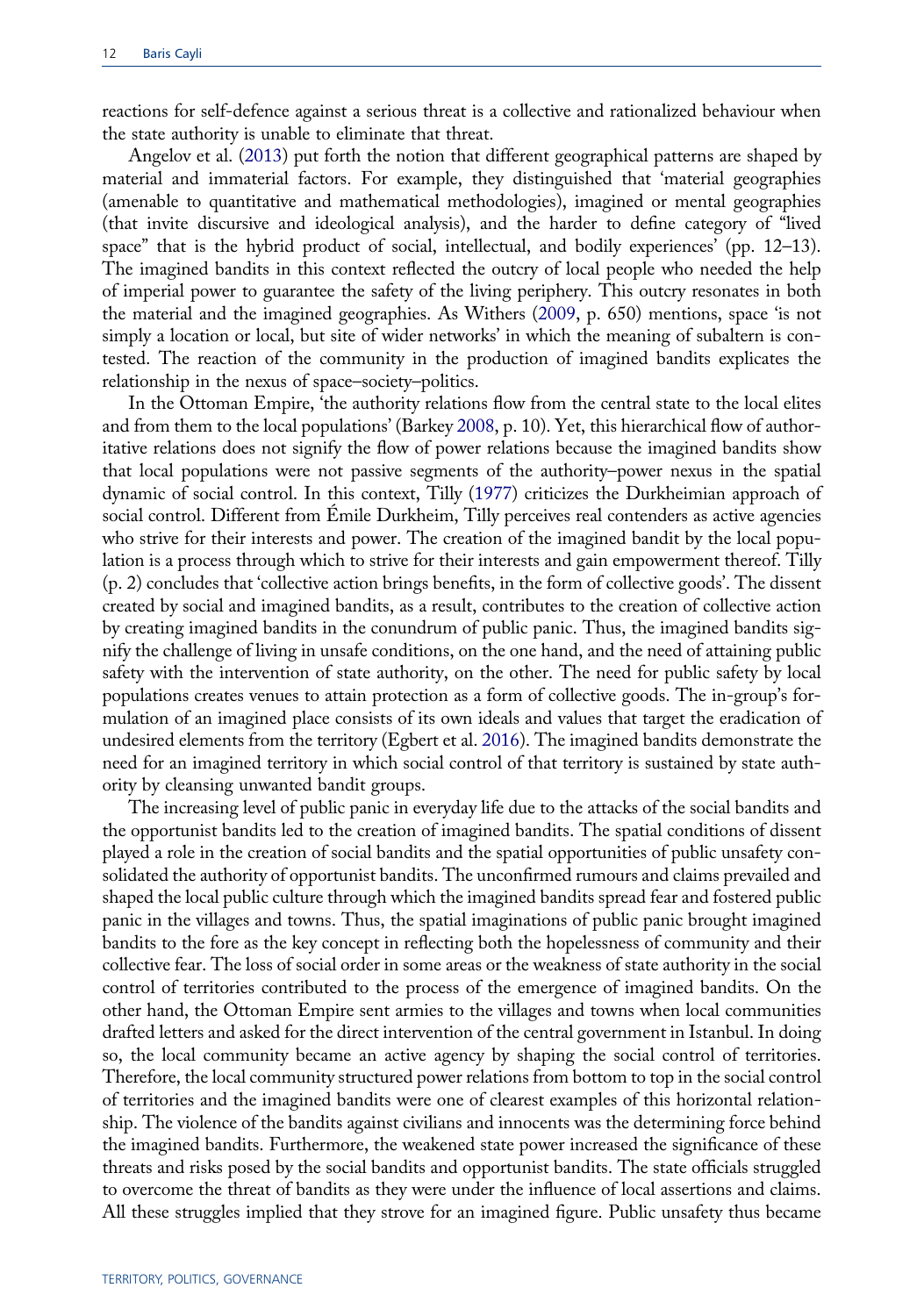perilous and common in everyday life and played a stimulating role in the consolidation of imagined bandits.

#### **CONCLUSIONS**

Challenging the over-generalization imposed by the social banditry concept, the present study introduced two main banditry forms – opportunist bandits and imagined bandits – and evaluated them through spatial factors. The social bandits brought the great concerns of the communities into the social, political and cultural realms of rural life, which also shaped the identities of bandits. The spatial conditions of dissent contributed to their empowerment as leading local figures. In contrast, the opportunist bandits targeted civilians by committing heinous crimes without any concern for the ethnic or religious identities of their victims. Different from the social bandits, the survival needs and the struggle to consolidate their local authority through notorious violent attacks are the main characteristics of the opportunist bandits. The attacks of the opportunist bandits exacerbated violence and public panic while crystallizing the state's inability to guarantee public safety and overcome the socio-political tumult in rural life. The spatial opportunities of public unsafety, therefore, were the main determinants in the emergence of opportunist bandits. The tamed rural towns witnessed the seeds of violence sown by bandits, rebels and overreactions of the local Ottoman rulers to sustain reconciliation and compliance.

Crime and public panic created particularly by the opportunist bandits, and the incapacity and over-reaction of state authority, resulted in many rumours in the local community. The extensive and unverified claims about the bandits constituted a clear demand by the local and civilian community. That demand conveyed the need of protection by the state or a mightier force in the face of approaching pernicious risks. The imagined bandits, therefore, were the outcomes of uncontrolled public panic due to the lack of fundamental public safety in the rural habitus. The spatial imaginations of public panic played a greater role in the creation of imagined bandits. After the Ottoman officials' investigation, the Porte either denied or unconfirmed many of the assertions about the approaching bandit danger. However, uncovering the rumours completely in such cases was not an easy task because the local bureaucrats on the periphery did not always apply the rules and obligations dictated by the Porte. This was the reason why the social control of territories did not follow solely a top-to-bottom route, but a bottom-to-top route also shaped the conditions in the social control of territories, as learnt here from the example of imagined bandits. The allegations between oppressive elites and solid corruption networks among the local Ottoman officials created dissent and disappointment among the central government officials of the Porte. The dependence of the Porte on the secret information leaked by the notoriously unfaithful bureaucrats on the periphery rendered the Porte's authority more fragile. There was a widespread belief that many *zaptiehs* were also members of the bandit groups, as noted in these cases. The gap between the local authority and the central control mechanism of the state over the periphery created the required habitus to distort the truth by the local Ottoman officials as well. All these factors made the social control of territories both challenging and a vital reason for the intervention of the state authority.

The need to extend the definition of social bandit is underscored in this study with the inclusion of political and cultural concerns to explicate the bandits in the context of spatial factors. In addition, the two bandit forms: the opportunist and imagined bandits, derived from the examination of various cases by considering the determining factors in the classification process. Drawing major conclusions about the bandits is a detrimental attempt to conceive the dynamic, multifaceted and contentious social structure from which the bandits emerge. The three bandit forms presented in this study explain an important portion of the bewildering socio-political panorama of rural life in the Ottoman Balkans during the Tanzimat era and the challenges endured regarding the social control of territories. In this context, future studies about the bandits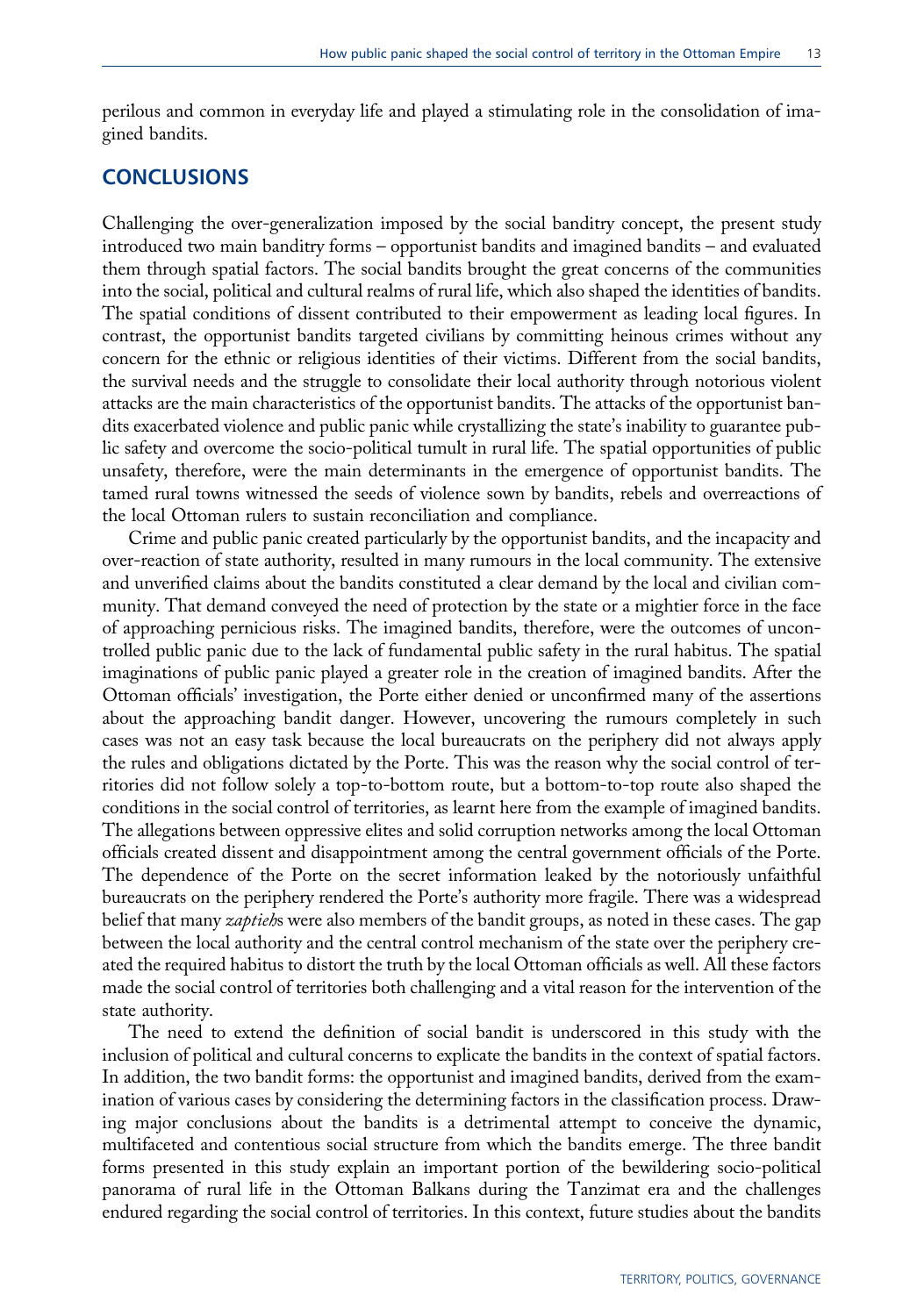<span id="page-14-0"></span>and social agencies may benefit from embracing a multilayered method and using micro-perspectives in the detection of nuances and the complex relationships of the spatial factors that shape social, political and cultural life. In doing so, we may develop novel concepts to illuminate the challenging conditions of public panic, the reaction of people and the response of state authority.

#### DISCLOSURE STATEMENT

No potential conflict of interest was reported by the author.

#### **ORCID**

Baris Cayli D <http://orcid.org/0000-0002-8677-4626>

#### **NOTES**

1. The Sublime Porte signifies  $B\hat{a}b$ -i  $\hat{A}li$ , which literally means the high gate and used as a metonym for the central Ottoman government in Istanbul.

2. The Edict of 1856 in the era of Abdulmecid I was a progressive document based on the equality principle to create Ottomanism as an umbrella and inclusive term so much so that vatandas, fellow-citizen, was used for the first time in the Edict while referring to Ottoman subjects. The fundamental rights of the non-Muslims were recognized and the edict also enforced the conscription of non-Muslims into the army. From this point of view, it minimized, at least in principle, the social and legal differences among different religious communities to strengthen the cultural fabrics of Ottomanism.

3. BAO, MVL. 911/32, 19 Receb 1274–5 March 1858.

4. Reaya traditionally means the tax-paying subjects, but in the 19th century there was a common tendency to use the term for non-Muslim subjects. Tebaa, the entire number of Ottoman subjects, also remained in practice in the era of Ottomanism and it aimed to harmonize different communities within the melting pot of Ottoman identity.

5. BOA, C.DH. 30/1460, 29 Z.Hicce 1255–4 March 1840. The system of petition widened the scope of justice and strengthened the relationship between the sultan and his subjects. For more information on the role of petition, see Ben-Bassat [\(2013](#page-15-0), p. 182).

- 6. The present name is Sliven.
- 7. BOA, A.MKT.UM. 238/99, 5 Şevval 1272–9 June 1856.
- 8. BOA, A.MKT.UM. 413/46, 19 Z.Hicce 1276–8 July 1860.
- 9. BOA, A.MKT.UM. 38/95, 8 Muharrem 1267–13 November 1850.
- 10. BOA, A.MKT.UM. 296/68, 19 R.Ahir 1274–7 December 1857.
- 11. BOA, HAT 408/21251 F, 13 Z.Hicce 1254–27 February 1839.
- 12. BOA, HAT 405/21176 B, 25 Ramadan 1251–14 January 1836; HAT 405-21176 A, 27 Ramadan 1251–16 January 1836.
- 13. BOA, HAT 414/2146, 29 Zilhicce 1251–16 April 1836.
- 14. The present name is Bitola.
- 15. BOA, HAT 408/21246 O, 19 R.Ahir 1251–14 August 1835.
- 16. BOA, HAT 408/21246 H, 17 R.Ahir 1251–12 August 1835.
- 17. BOA, HAT 408/21246 A, 21 Receb 1251–12 November 1835; HAT 408 21246 B, 21 R.Ahir 1251–16 August 1835.
- 18. BOA, HAT 422/21739 C, 25 C.Ahir 1251–18 October 1835.
- 19. BOA, HAT 413/21454 B, 29 Z.Hicce 1254–15 March 1839.
- 20. BOA, HAT 413/21455 N, 26 Safer 1251–23 June 1835.
- 21. BOA, HAT 408/21251 F, 13 Z.Hicce 1254–27 February 1839.
- 22. BOA, A.MKT.MHM. 755–88, 2 Ramadan 1268–20 June 1852.
- 23. BOA, A.MKT.MHM. 756-31, 2 Ramadan 1269–9 June 1853.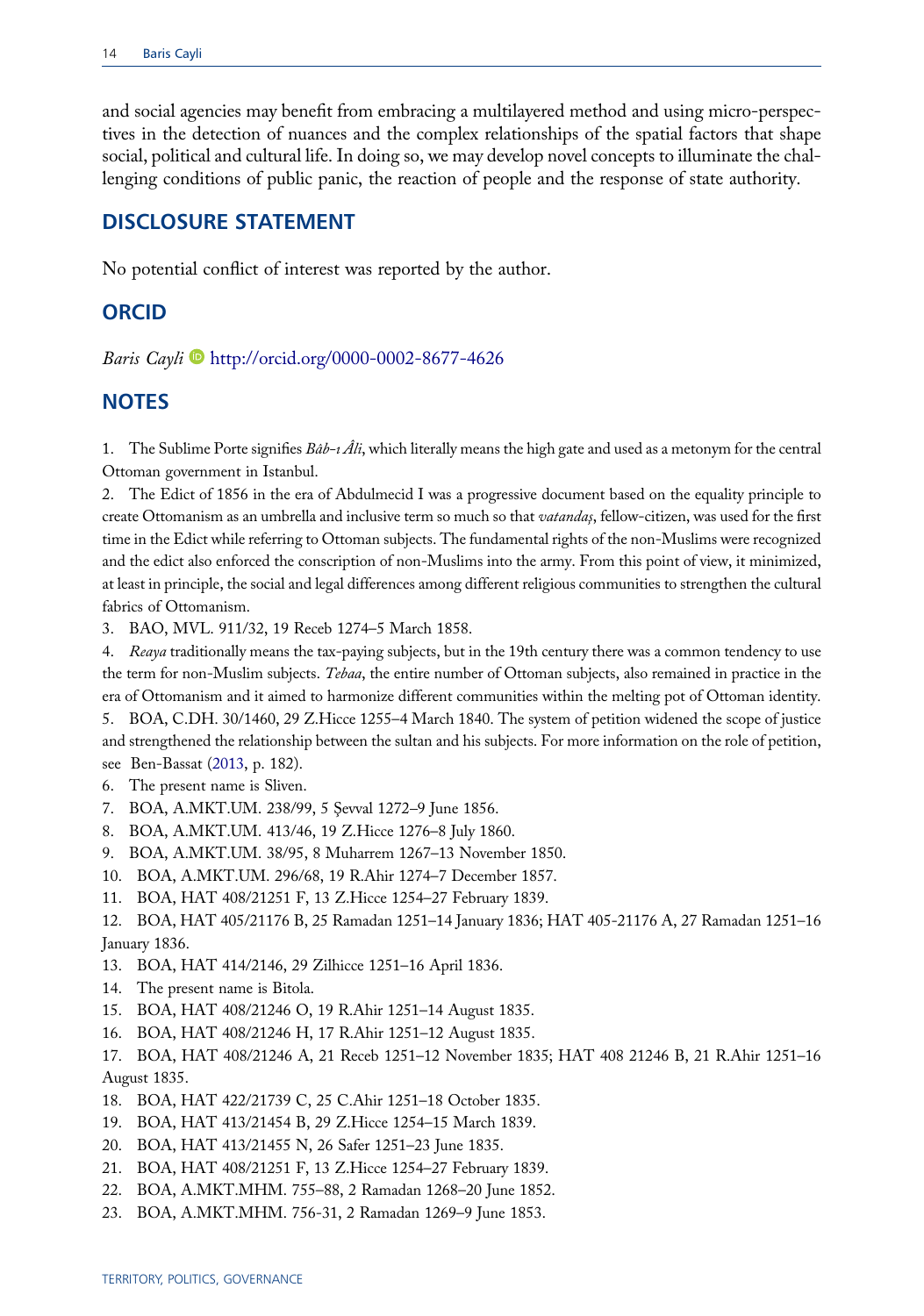<span id="page-15-0"></span>24. Hezargrad in Ottoman Turkish.

25. Ahyolu in Ottoman Turkish. BOA, A.MKT.UM. 237/98, 22 Ramadan 1272–27 May 1856; BOA, A.MKT.UM. 238/40. 27 Ramadan 1272–1 June 1856.

- 26. BOA, A.MKT.UM. 232–84, 9 Şevval 1272–13 June 1856.
- 27. Dıraç in Ottoman Turkish.
- 28. BOA, A.MKT.UM. 241-29, 23 Şevval 1272–27 June 1856.
- 29. BOA, HR.MKT. 205/24, 13 Muharrem 1274–3 September 1857.
- 30. The present name is Shumen, a town in the region of Deliorman in north-eastern Bulgaria.
- 31. BOA, A.MKT.UM. 258/12, 22 Safer 1273–22 February 1856.
- 32. BOA, HR. SYS. 250/1-221, 29 Ramadan 1291–9 November 1874.
- 33. BOA, HR.SYS. 250-1/96, 8 R.Evvel 1292–14 April 1875.
- 34. BOA, A.MKT.UM. 242-85, 5 Z.Kade 1272–8 July 1876.
- 35. Ziştovi in Ottoman Turkish.
- 36. Plevne in Ottoman Turkish.
- 37. Northern Lofça in Ottoman Turkish.
- 38. Selvi in Ottoman Turkish.
- 39. BOA, A.MKT.UM. 57/72, 27 C.Evvel 1267–30 March 1851.
- 40. BOA, A.MKT.UM. 313/4, 11 Ramadan 1274–25 April 1858.
- 41. The village is located in Blagoevgrad province, southern Bulgaria.
- 42. BOA, A.MKT.UM. 385/22, 1 C.Ahir 1276–26 December 1859.
- 43. BOA, HR.MKT. 317/2, 9 C.Ahir 1276–3 January 1860.
- 44. BOA, A.MKT.UM. 317/4, 12 Z.Kade 1274–24 June 1858.
- 45. BOA, A.MKT.UM. 322/94, 28 Muharrem 1275–7 September 1858.
- 46. BOA, A.MKT.UM. 487/24, 19 Muharrem 1278–27 July 1861.

#### **REFERENCES**

- Agnew, J. ([2016\)](#page-3-0). Spatializing politics. Territory, Politics, Governance, 4(3), 265-268.
- Aksan, H. V. ([2013\)](#page-3-0). Ottoman wars, 1700–1870: An empire besieged. London: Routledge.
- Anastasopoulos, A. ([2013](#page-3-0)). Imperial geography and war: The Ottoman case. In S. Bazzaz, Y. Batsaki, & D. Angelov (Eds.), Imperial geographies in Byzantine and Ottoman empire (pp. 111–133). Washington, DC: Center for Hellenic Studies.
- Angelov, D., Batsaki, Y., & Bazzaz, S. ([2013\)](#page-12-0). Introduction. In S. Bazzaz, Y. Batsaki, & D. Angelov (Eds.), Imperial geographies in Byzantine and Ottoman empire (pp. 1–23). Washington, DC: Center for Hellenic Studies.
- Barkey, K. ([2008\)](#page-12-0). Empire of difference: The Ottomans in comparative perspective. Cambridge: Cambridge University Press.
- Ben-Bassat, Y. ([2013\)](#page-14-0). Petitioning the sultan: Protests and justice in late Ottoman Palestine. London: I. B. Tauris.
- Brummett, P. [\(2015](#page-3-0)). Mapping the Ottomans. Sovereignty, territory, and identity in the early modern Mediterranean. Cambridge: Cambridge University Press.
- Cassia, P. S. [\(1993](#page-1-0)). Banditry, myth and terror in Cyprus and other Mediterranean societies. Comparative Studies in Society and History, 35, 773–795.
- Egbert, S., Pickett, N. R., Reiz, N., Price, W., Thelen, A., & Artman, V. ([2016\)](#page-12-0). Territorial cleansing: A geopolitical approach to understanding mass violence. Territory, Politics, Governance, 4(3), 297–318.
- Findley, C. V. ([1980\)](#page-3-0). Bureaucratic reform in the Ottoman empire: The Sublime Porte, 1789-1922. Princeton: Princeton University Press.
- Gallant, T. ([1999\)](#page-1-0). Brigandage, piracy, capitalism, and state formation: Transnational crime from a historical world-systems perspective. In J. M. C. Heyman (Ed.), States and illegal practices (pp. 25-61). Oxford: Berg.
- Hobsbawm, E. ([1969/2000](#page-5-0)). Bandits [1969]. London: Weidenfeld & Nicolson.